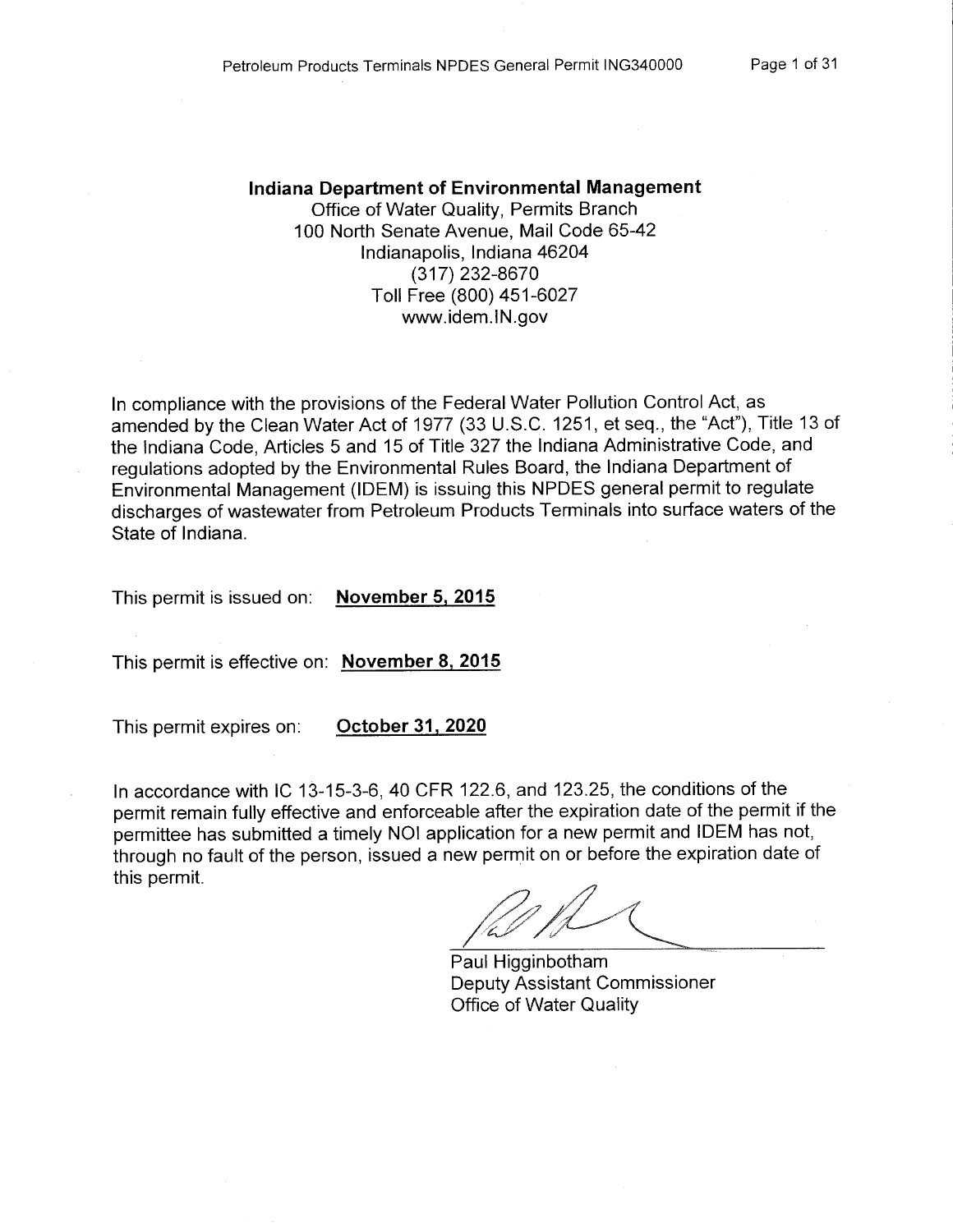# **Table of Contents**

| 1.1  |                                                                        |  |  |  |  |
|------|------------------------------------------------------------------------|--|--|--|--|
| 1.2  |                                                                        |  |  |  |  |
| 1.3  |                                                                        |  |  |  |  |
| 1.4  |                                                                        |  |  |  |  |
|      |                                                                        |  |  |  |  |
| 2.1  |                                                                        |  |  |  |  |
| 2.2  |                                                                        |  |  |  |  |
|      |                                                                        |  |  |  |  |
| 3.1  |                                                                        |  |  |  |  |
| 3.2  |                                                                        |  |  |  |  |
| 3.3  |                                                                        |  |  |  |  |
| 3.4  |                                                                        |  |  |  |  |
| 3.5  |                                                                        |  |  |  |  |
| 3.6  |                                                                        |  |  |  |  |
| 3.7  |                                                                        |  |  |  |  |
| 3.8  | Reporting Effluent Data on the Federal Discharge Monitoring Reports 12 |  |  |  |  |
| 3.9  |                                                                        |  |  |  |  |
| 3.10 |                                                                        |  |  |  |  |
|      |                                                                        |  |  |  |  |
| 4.1  |                                                                        |  |  |  |  |
| 4.2  |                                                                        |  |  |  |  |
| 4.3  |                                                                        |  |  |  |  |
| 4.4  |                                                                        |  |  |  |  |
|      |                                                                        |  |  |  |  |
|      |                                                                        |  |  |  |  |
| 6.1  |                                                                        |  |  |  |  |
| 6.3  |                                                                        |  |  |  |  |
| 6.4  |                                                                        |  |  |  |  |
| 6.5  |                                                                        |  |  |  |  |
| 6.5  |                                                                        |  |  |  |  |
| 6.6  |                                                                        |  |  |  |  |
| 6.7  |                                                                        |  |  |  |  |
| 6.8  |                                                                        |  |  |  |  |
| 6.9  |                                                                        |  |  |  |  |
|      | 7.0 NON-NUMERIC TECHNOLOGY-BASED EFFLUENT LIMITS (BPT/BAT/BCT)  21     |  |  |  |  |
| 7.1  |                                                                        |  |  |  |  |
| 7.2  |                                                                        |  |  |  |  |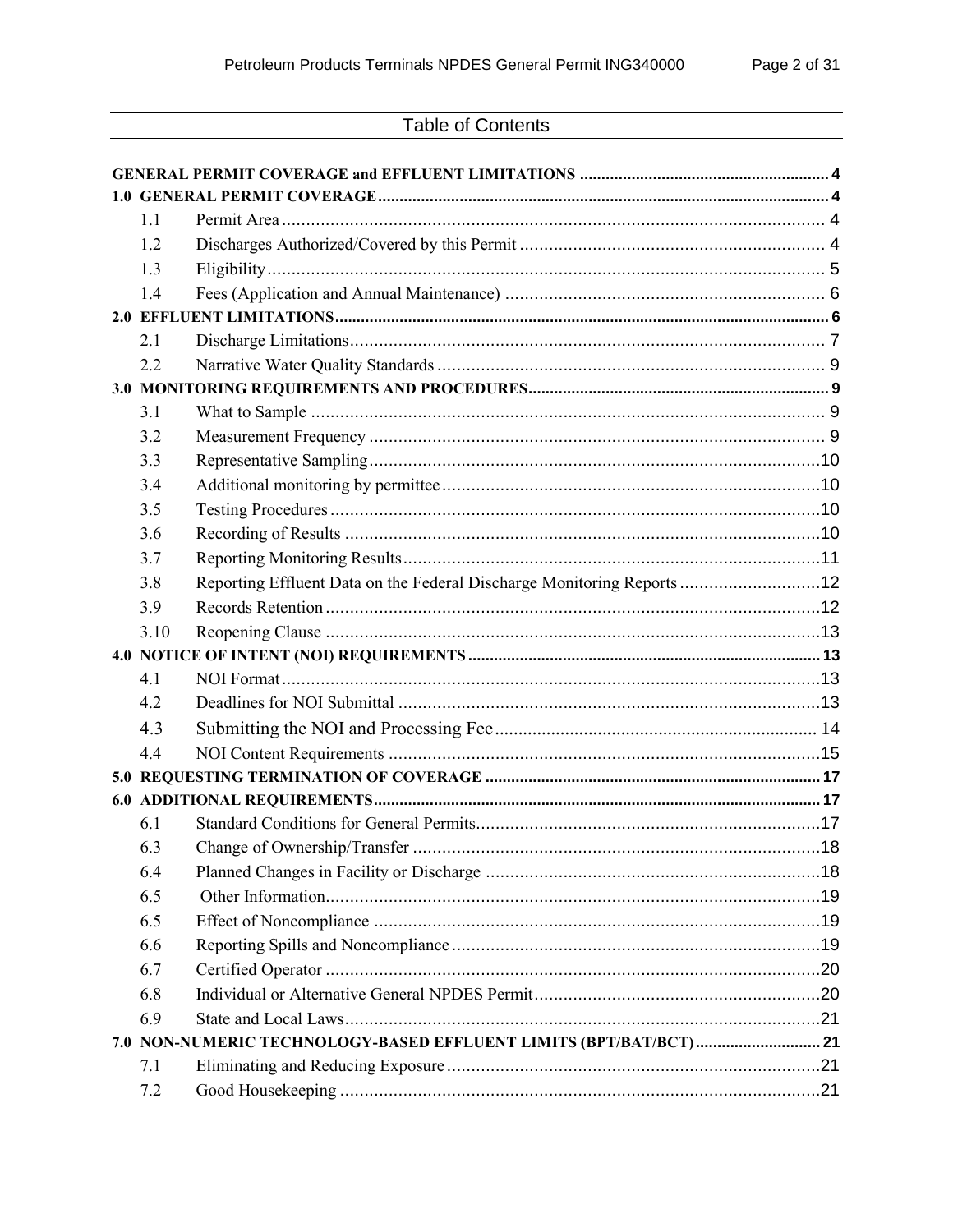| 73  |                                                                      |  |
|-----|----------------------------------------------------------------------|--|
| 7.4 |                                                                      |  |
|     |                                                                      |  |
| 8.1 | SWP3 Plan Development, Submittal, and Implementation Requirements 23 |  |
| 8.2 |                                                                      |  |
| 83  |                                                                      |  |
| 8.4 |                                                                      |  |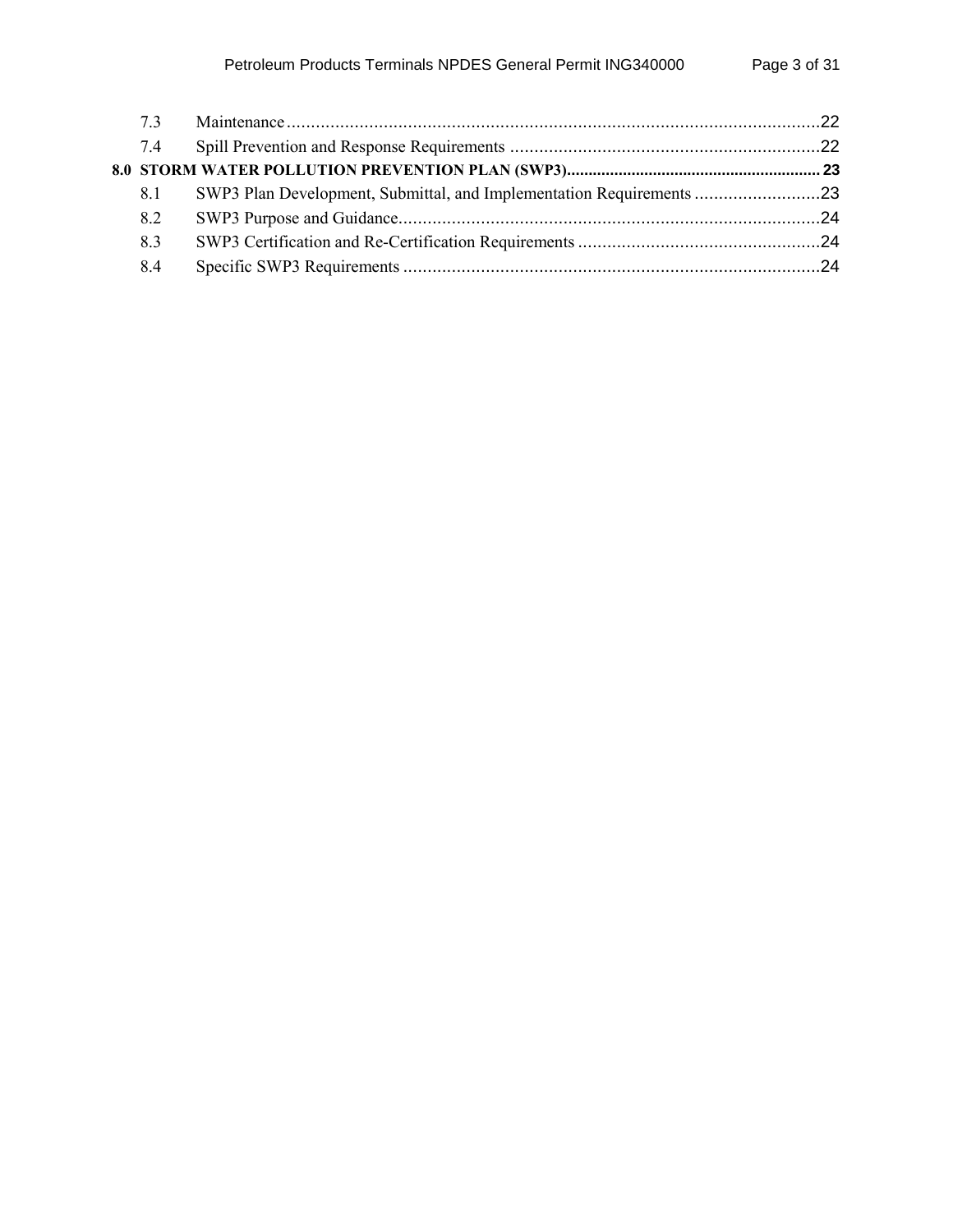## <span id="page-3-0"></span> **GENERAL PERMIT COVERAGE AND EFFLUENT LIMITATIONS**

## <span id="page-3-1"></span>**1.0 GENERAL PERMIT COVERAGE**

### <span id="page-3-2"></span>1.1 Permit Area

This petroleum products terminals general permit covers all areas of the State of Indiana.

### <span id="page-3-3"></span>1.2 Discharges Authorized/Covered by this Permit

"Petroleum products terminals" means an area where petroleum products are supplied by pipeline or barge; and where petroleum products are stored in aboveground tanks, or are transferred to trucks for transport to other locations, or both. This general permit authorizes new and existing discharges described as follows from petroleum products terminals to surface waters of the State of Indiana:

- a) discharges of hydrostatic test waters from storage tanks and on-site pipelines which have been used for the storage and/or transfer or conveyance of crude oil or liquid petroleum hydrocarbons;
- b) discharges of stormwater runoff specifically from the diked containment areas of these storage tanks; and
- c) discharges of tank bottom water from these storage tanks. However, this permit does not authorize the discharge of any accumulated solids or sludges from the tank bottoms. The permittee is required to properly remove and dispose of such solids in accordance with 327 IAC 5-5-2.
- d) *discharges from each of the following may also be allowed through an outfall approved for coverage under this permit, provided they have not been identified by the applicant or by IDEM as a significant contributor of pollutants to a water of the state:*
	- 1. *fire hydrant flushings;*
	- 2. *potable water sources, including waterline flushings;*
	- 3. *irrigation drainage;*
	- 4. *landscape watering;*
	- 5. *routine external building washdowns;*
	- 6. *pavement washdowns where spills or leaks of hazardous materials have been removed;*
	- 7. *uncontaminated ground water or spring water;*
	- 8. *foundations or footing drains where flows are not contaminated with process materials;*
	- 9. *uncontaminated air conditioning or compressor condensate;*
	- 10.*vehicle washwaters where uncontaminated water is utilized; and*
	- 11.*run-off from the use of dust suppressants.*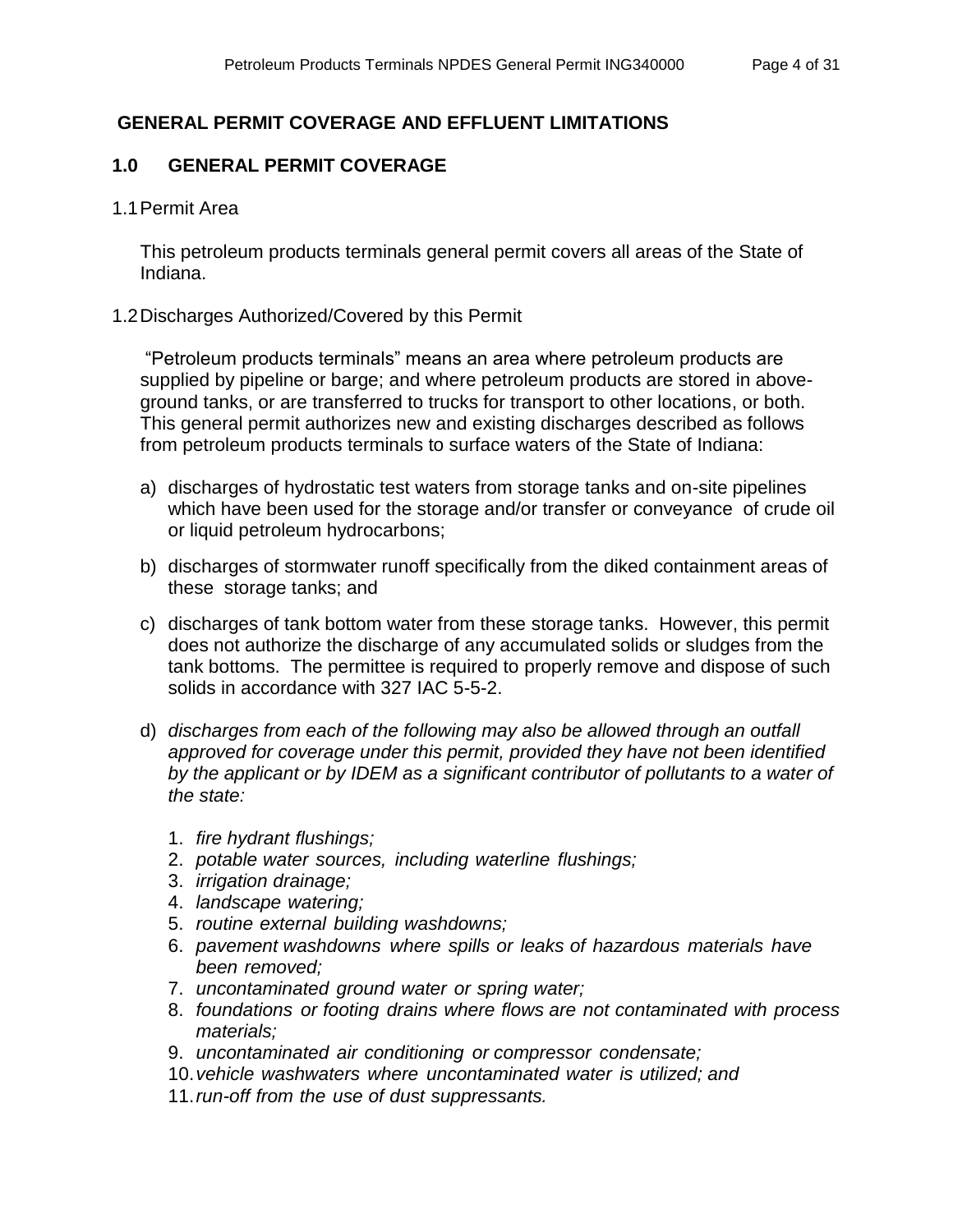In order to be authorized under this general permit, the permittee must provide information about these allowable non-storm water discharges in the NOI letter. Additionally if any of these discharges is determined to be a significant contributor of pollutants to a water of the state, an individual NPDES permit may be required for the discharge.

These discharges will henceforth in this permit be described as petroleum products terminals wastewater.

This general permit serves as a National Pollutant Discharge Elimination System (NPDES) general permit and is issued to be effective for a term of five (5) years. In order to obtain authorization to discharge under this permit, a person must submit an NOI pursuant to Section 4.0. The Commissioner may grant or deny coverage under this permit or require an application for an individual permit.

Except as provided in Section 1.3, when a Notice of Intent (NOI) is submitted as set forth in Section 4.0 below, a facility is permitted to discharge petroleum products terminals wastewater to surface waters of the state in accordance with the terms of this general permit. This authorization to discharge shall become effective upon receipt of notification of inclusion/coverage by the Commissioner. Any discharges of petroleum products terminals wastewater not permitted under this general permit or by an individual permit are unlawful.

Permittees who are granted general permit coverage will remain covered under this permit until the earliest of the following:

- a) The permittee receives authorization for coverage under a reissued or replacement version of this permit; or
- b) the permittee receives written confirmation from IDEM that the Notice of Termination has been approved (see Section 5.0); or
- c) Issuance or modification of an individual permit for the discharges covered by this general permit; or
- d) A final decision by IDEM either to revoke or to not reissue this general permit, at which time IDEM will identify a reasonable time period for covered dischargers to seek coverage under an alternative general permit or an individual permit. Coverage under this permit will terminate at the end of this identified time period.

## <span id="page-4-0"></span>1.3Eligibility

a) This general permit covers discharges comprised solely of wastewater from petroleum products terminals (as authorized in Section 1.2) to surface waters of the state, except as limited in paragraph b below.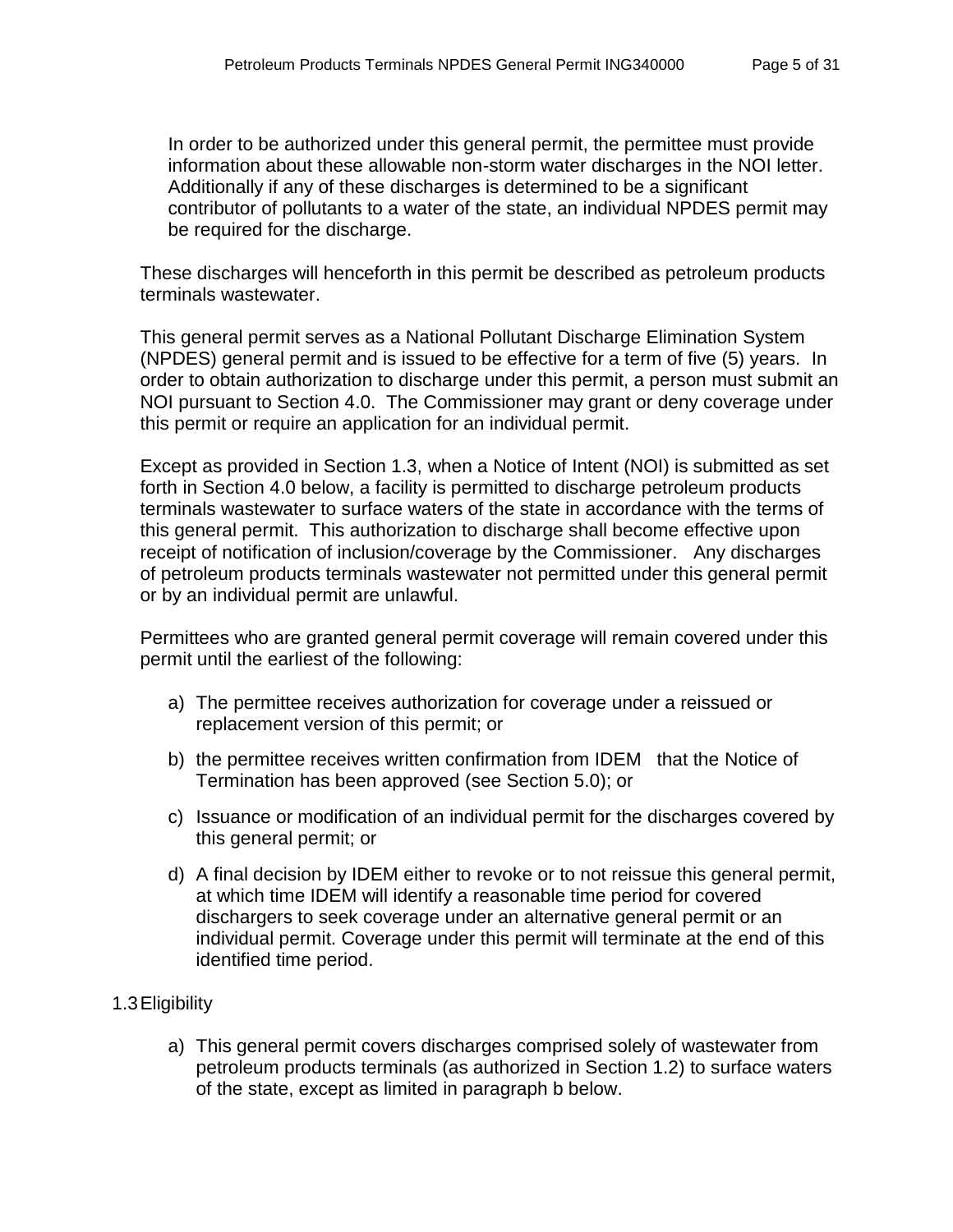- b) The following discharges from petroleum products terminals are not authorized by this permit:
	- 1) direct discharges consisting of more than storm water only into waters that are designated as an Outstanding National Resource Water (ONRW) defined at IC 13-11-2-149.5 or an Outstanding State Resource Water (OSRW) defined at IC 13-11-2-149.6 and listed at 327 IAC 2-1.3-3(d). A direct discharge to an ONRW or OSRW that consists only of storm water associated with construction activity, storm water associated with industrial activity, or storm water from a municipal separate storm sewer system may still be permitted under a general permit when the Commissioner determines the discharge will not significantly lower the water quality as defined under 327 IAC 2-1.3-2(50) of such a water downstream of that discharge;
	- 2) discharges to a receiving stream when the discharge results in an increase in the ambient concentration of a pollutant which contributes to the impairment of the receiving stream for that pollutant as identified on the current 303(d) list of impaired waters;
	- 3) discharges containing water treatment additives (WTAs) which have not received prior written approval from IDEM for the specific additive, use, and dosage at the particular facility for which the Notice of Intent (NOI) is submitted; and
	- 4) storm water discharges associated with construction activity.
- <span id="page-5-0"></span>1.4Fees (Application and Annual Maintenance)

Any person who seeks coverage under this general permit is required to remit an application fee with the Notice of Intent (NOI) in accordance with IC 13-18-20-12. This fee is required for a new NOI, renewals, and modification requests. Persons covered by this general permit are also required by IC 13-18-20 to remit annual operating fees to IDEM for as long as coverage continues. Coverage under this general permit may be revoked for nonpayment of applicable fees as set forth in IC 13-18-20.

## <span id="page-5-1"></span>**2.0 EFFLUENT LIMITATIONS**

All permittees must control discharges as necessary to meet numeric and narrative water quality criteria for any discharges authorized by this permit, with compliance required upon beginning such a discharge.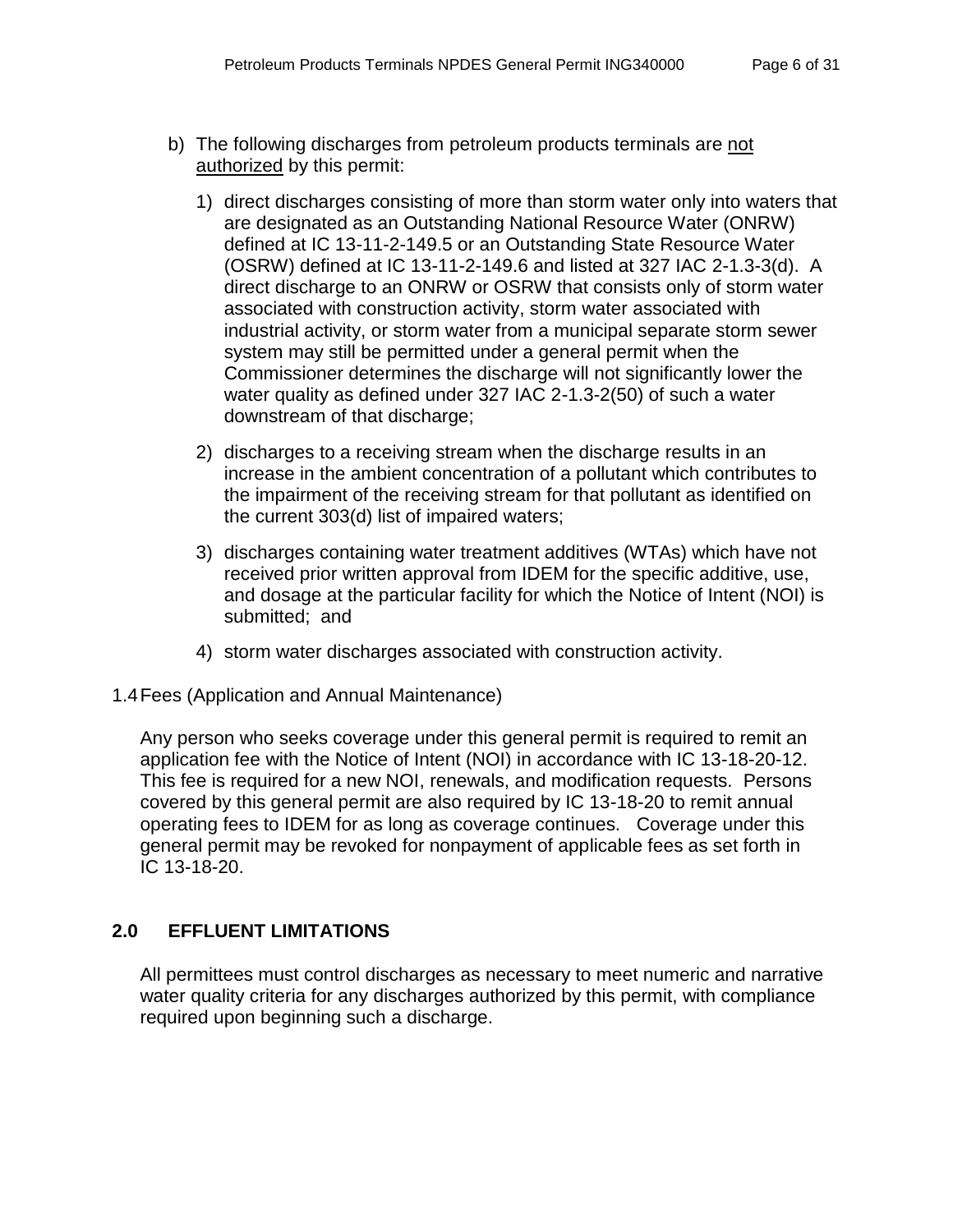## <span id="page-6-0"></span>2.1Discharge Limitations

|                                                            |                    | Quantity or Loading |            | <b>Quality or Concentration</b> |                  | <b>Monitoring Requirements</b> |                          |                                 |
|------------------------------------------------------------|--------------------|---------------------|------------|---------------------------------|------------------|--------------------------------|--------------------------|---------------------------------|
| Parameter                                                  | Monthly<br>average | Daily<br>maximum    | Units      | Monthly<br>average              | Daily<br>maximum | Unit<br>S                      | Measurement<br>frequency | Sample<br>type                  |
| Flow[1]                                                    | Report             | Report              | <b>MGD</b> |                                 |                  |                                | Daily                    | 24 Hr Total                     |
| <b>Total Flow</b>                                          | Report             |                     | Mgal       |                                 |                  |                                | 1 x monthly              | Recorded<br>total               |
| <b>Total Residual</b><br>Chlorine (TRC)<br>[7] [8]         |                    |                     |            |                                 | 0.02             | mg/l                           | Daily[3]                 | Grab                            |
| Oil & Grease                                               |                    |                     |            | 10                              | 15               | mg/l                           | 2 x Monthly              | Grab [2]                        |
| Total<br>Suspended<br>Solids (TSS)                         |                    |                     |            | 30                              | 45               | mg/l                           | 2 x Monthly              | 4-portion<br>Composite<br>$[4]$ |
| <b>Total Volatile</b><br>Organic<br>Compounds<br>(VOC) [6] |                    |                     |            | Report                          | Report           | mg/l                           | see $[3]$                | Grab                            |
| <b>Total Cyanide</b>                                       |                    |                     |            | Report                          | Report           | mg/l                           | see [3]                  | 4-portion<br>Composite<br>$[4]$ |
| <b>Total Organic</b><br>Carbon (TOC)                       |                    |                     |            | Report                          | Report           | mg/l                           | see [3]                  | Grab                            |
| Ammonia<br>as(N)                                           |                    |                     |            | Report                          | Report           | mg/l                           | see [3]                  | 4-portion<br>Composite<br>$[4]$ |
| Benzene                                                    |                    |                     |            | Report                          | Report           | mg/l                           | see [3]                  | Grab                            |
| Lead                                                       |                    |                     |            | Report                          | Report           | mg/l                           | see [3]                  | 4-portion<br>Composite<br>$[4]$ |

### Table 1

### Table 2

|           | Quality or Concentration |               |       | <b>Monitoring Requirements</b> |             |  |
|-----------|--------------------------|---------------|-------|--------------------------------|-------------|--|
| Parameter | Daily minimum            | Daily maximum | Units | Measurement<br>Frequency       | Sample type |  |
| pH        | 6.0                      | 9.0           | s.u.  | Dailv                          | Grab        |  |

[1] Measurement of flow is required. The flow volume may be estimated.

[2] For Oil & grease, a minimum of four (4) grab samples shall be collected at equally spaced time intervals during a forty-five (45) minute period. Each sample shall be analyzed individually, and the arithmetic mean of the measured concentrations shall be reported as the value for the twenty-four (24) hour period.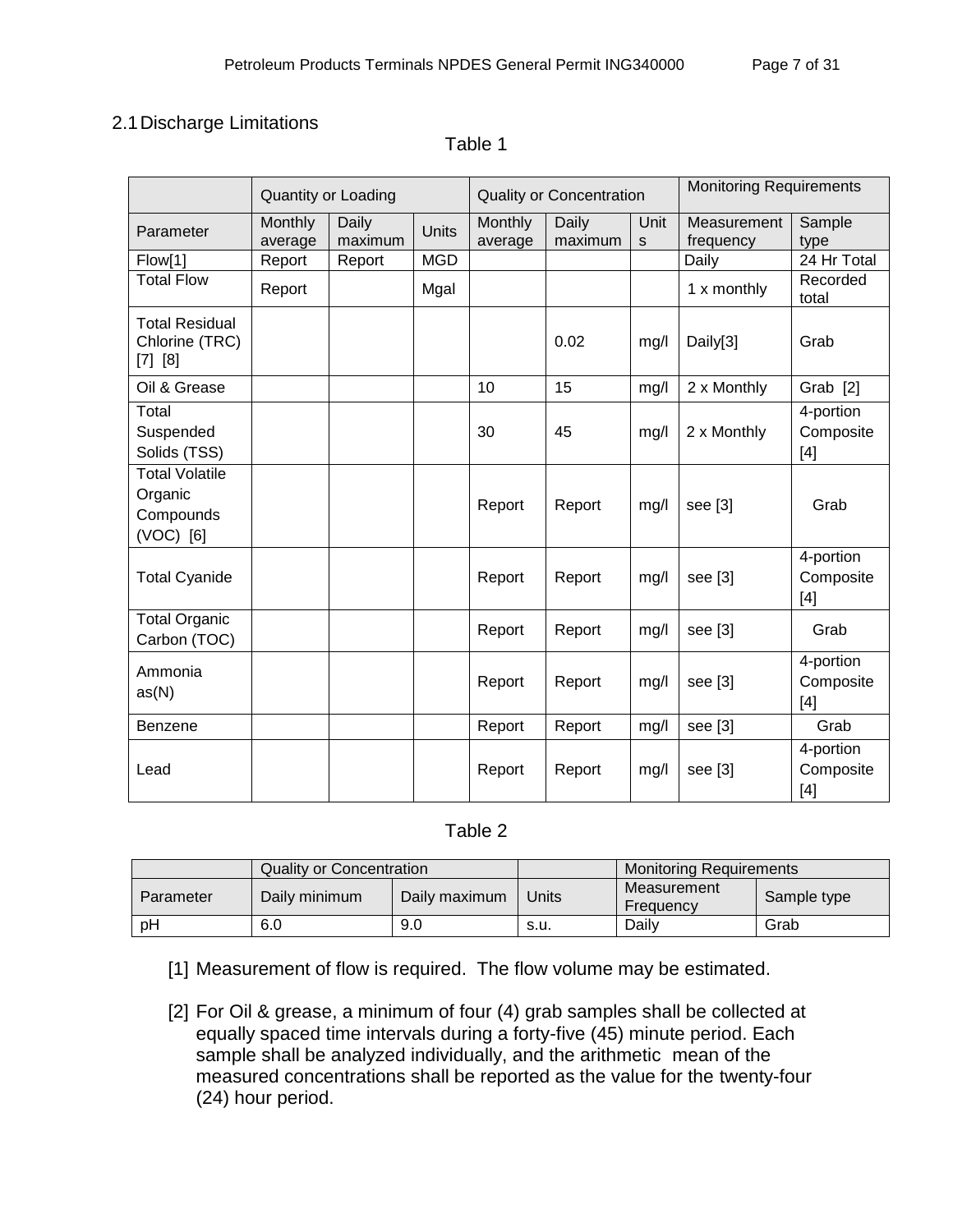- [3] On days when tank bottom water is discharged or tanks are hydrostatically tested, a person regulated under this general permit shall monitor for these parameters DAILY. This sampling must be performed when either or both of these discharges occur.
- [4] A minimum of four (4) equal volume grab samples shall be taken at equally spaced intervals during the period in which tank bottom water is discharged, or during a forty-five (45) minute period if tank bottom water is not being discharged. The four (4) grab samples shall be composited prior to analysis.
- [5] Tank bottom water shall not be discharged to any diked areas. Tank bottom water may be discharged directly through any outfall regulated under this general permit. However, the permittee is not authorized to discharge any accumulated solids or sludges from the tank bottoms.
- [6] Total volatile organic compounds (VOCs) shall be characterized by an organic chemical scan. Wastewater samples shall be prepared and analyzed in accordance with U.S. EPA Analytical Method 624 (40 CFR 136, Appendix A), as referenced in 327 IAC 5-2-13(d)(1). During the quantitative analysis for total VOCs, the additional organic compounds that are not listed as priority pollutants in Method 624 shall be identified and quantified. This identification and quantification shall be made when these additional organic compounds are indicated to be present in the extracts by peaks on the reconstructed gas chromatograms (total ion plots) in magnitudes of more than ten (10) times higher than the peak-to-peak background noise. Identification shall be by reference to the EPA/NIH computerized library of mass spectra, with visual confirmation by an experienced analyst. Quantification may be an order of magnitude estimate based upon comparison with an internal standard.
- [7] The monitoring requirements and effluent limitations for Total Residual Chlorine (TRC) shall apply whenever chlorinated intake water is used to hydrostatically test tanks. For any months in which chlorinated intake water is not used for hydrostatic testing the permittee is not required to monitor for Total Residual Chlorine, and should report "n/a" on the Discharge Monitoring Report (DMR) for this parameter. The permittee is not authorized to add chlorine to treat the source water as part of this general permit.
- [8] The daily maximum water quality based effluent limit (WQBEL) for chlorine is greater than or equal to the limit of detection (LOD) but less than the limit of quantitation (LOQ) as defined below which is specified in the permit. Compliance with the daily maximum limit will be demonstrated if the observed effluent concentrations are less than the LOQ.

| Parameter                        | <b>Test Method</b>                  | LOD                                       | LOQ                                       |
|----------------------------------|-------------------------------------|-------------------------------------------|-------------------------------------------|
| Chlorine<br>Chlorine<br>Chlorine | 4500-CI-D<br>4500-CI-E<br>4500-CI-G | $0.02$ mg/l<br>$0.02$ mg/l<br>$0.02$ mg/l | $0.06$ mg/l<br>$0.06$ mg/l<br>$0.06$ mg/l |
|                                  |                                     |                                           |                                           |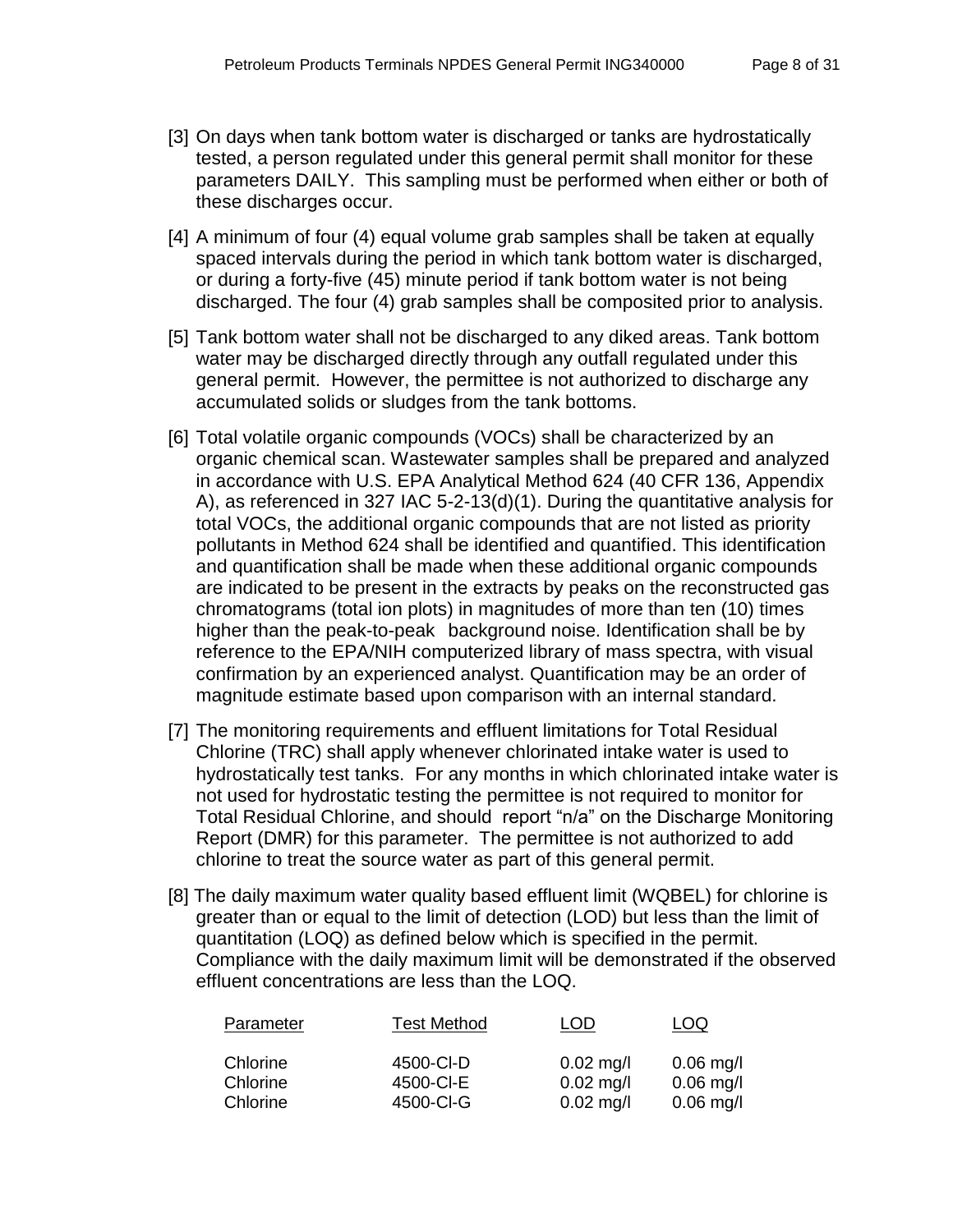### Case-Specific LOD/LOQ

The permittee may determine a case-specific LOD or LOQ using the analytical method specified above, or any other test method which is approved by IDEM prior to use. The LOD shall be derived by the procedure specified for method detection limits contained in 40 CFR Part 136, and the LOQ shall be equal to 3.18 times the LOD. Other methods may be used if first approved by IDEM.

- <span id="page-8-0"></span>2.2Narrative Water Quality Standards
	- a) The discharge shall not contain substances, materials, floating debris, oil, scum, or other pollutants that will settle to form putrescent or otherwise objectionable deposits;
	- b) The discharge shall not contain substances that are in amounts sufficient to be unsightly or deleterious.
	- c) The discharge shall not contain oil or other substances that produce color, visible oil sheen, odor, or other conditions in such degree as to create a nuisance;
	- d) The discharge shall not contain substances which are in amounts sufficient to be acutely toxic to, or to otherwise severely injure or kill aquatic life, other animals, plants, or humans;
	- e) The discharge shall not contain substances which are in concentrations or combinations that will cause or contribute to the growth of aquatic plants or algae to such a degree as to create a nuisance, be unsightly, or otherwise impair the designated uses.

## <span id="page-8-1"></span>**3.0 MONITORING REQUIREMENTS AND PROCEDURES**

### <span id="page-8-2"></span>3.1What to Sample

Samples shall be taken in accordance with the sample type specified in Section 2.1 of this general permit. The Commissioner may require the permittee to sample for additional parameters. When this becomes the case, the permittee shall be notified in writing and given the reasons for the additional sampling requirement.

### <span id="page-8-3"></span>3.2Measurement Frequency

Measurement frequency of each parameter is identified in Section 2.1 above. The Commissioner may require the permittee to conduct more frequent measurement of one or more of these parameters. When this becomes the case, the permittee shall be notified in writing and given the reasons for the more frequent sampling requirement.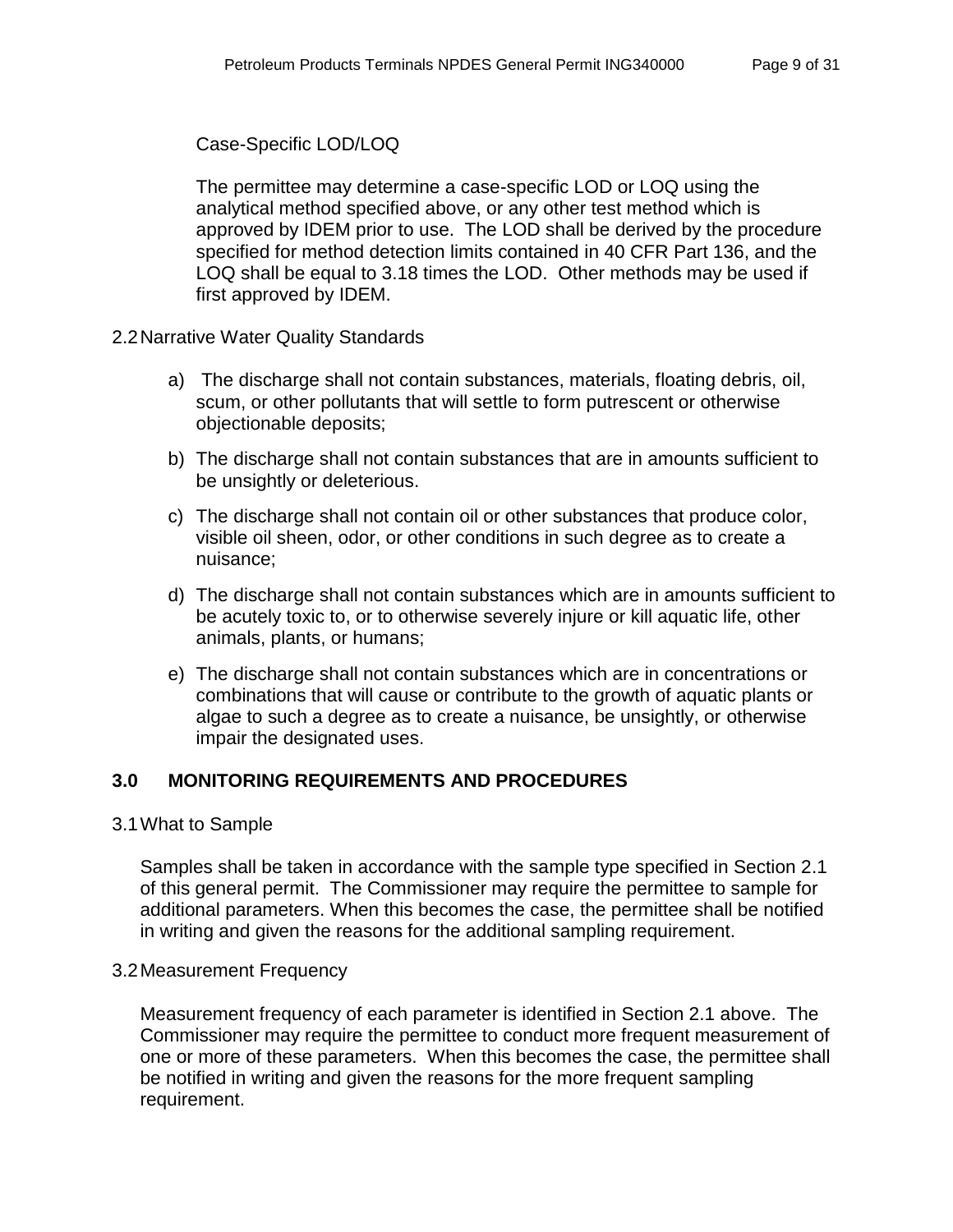<span id="page-9-0"></span>3.3Representative Sampling

Samples and measurements taken in compliance with the monitoring requirements specified above shall be representative of the volume and nature of discharges of petroleum products terminals wastewater. The samples and measurements shall be taken prior to mixing with any other waters and prior to discharging to the receiving stream.

#### <span id="page-9-1"></span>3.4Additional monitoring by permittee

When the permittee monitors any pollutant at the location(s) designated herein more frequently than required by this permit, using approved analytical methods as specified in section 3.5 below, the results of this monitoring shall be included in the calculation and reporting of the values required in the monthly Discharge Monitoring Report (DMR). Such increased frequency shall also be indicated. Other monitoring data not specifically required in this permit (such as internal process or internal waste stream data) which is collected by or for the permittee need not be submitted unless requested by the Commissioner.

#### <span id="page-9-2"></span>3.5Testing Procedures

The analytical and sampling methods used shall conform to the current version of 40 CFR 136. Multiple editions of Standard Methods for the Examination of Water and Wastewater are currently approved for most methods however, 40 CFR Part 136 should be checked to ascertain that a particular method is approved for a particular analyte. The approved methods may be included in the texts listed below. However, different but equivalent methods are allowable when they receive the prior written approval of the Commissioner.

- a) Standard Methods for the Examination of Water and Wastewater, 18<sup>th</sup>, 19<sup>th</sup>, or 20<sup>th</sup> Editions, 1992, 1995, or 1998, American Public Health Association, Washington, D.C. 20005.
- b) A.S.T.M. Standards, Parts 23, Water; Atmosphere Analysis, 1972 American Society for Testing and Materials, Philadelphia, PA 19103.
- c) Methods for Chemical Analysis of Water and Wastes, June 1974, Revised, March 1983, Environmental Protection Agency, Water Quality Office, Analytical Quality Control Laboratory, 1014 Broadway, Cincinnati, OH 45202.

### <span id="page-9-3"></span>3.6Recording of Results

For each measurement or sample taken pursuant to the requirements of this general permit, the discharger shall record the following information:

a) the place (outfall number), date, and time of sampling;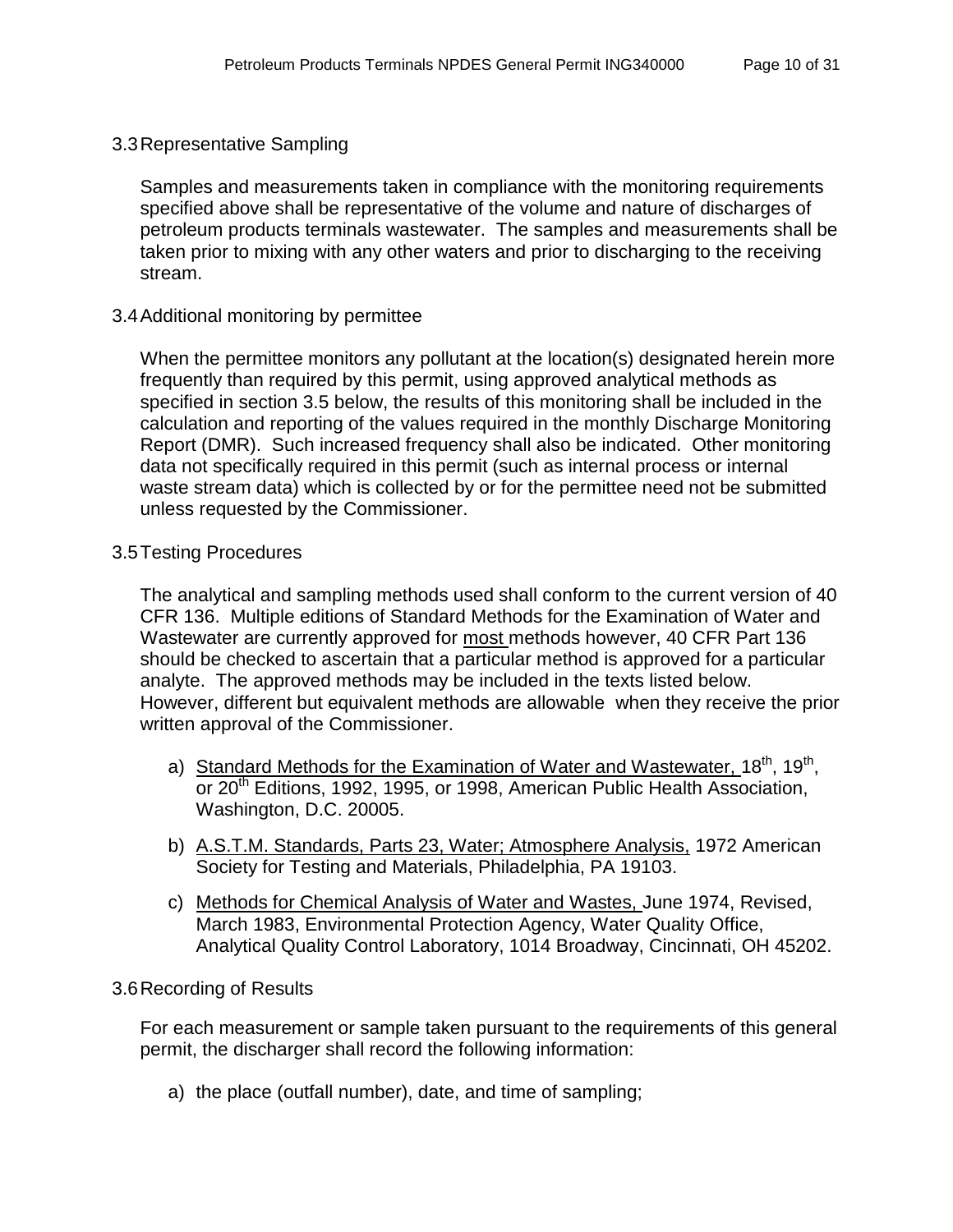- b) the person(s) who performed the sampling or measurements;
- c) the dates and times the analyses were performed;
- d) the person(s) or laboratory who performed the analyses;
- e) the analytical techniques or methods used; and
- f) the results of all required analyses and measurements.
- <span id="page-10-0"></span>3.7Reporting Monitoring Results
	- a) The permittee shall submit complete federal discharge monitoring reports (DMRs) and state monthly monitoring reports (MMRs) to the Commissioner containing results obtained during the previous monitoring period which shall be submitted no later than the  $28<sup>th</sup>$  day of the month following each completed monitoring period. The first report shall be submitted by the  $28<sup>th</sup>$  day of the month following the first completed monitoring period.
	- b) Forms that were not issued by IDEM must receive approval by IDEM before they may be used.
	- c) DMRs must be signed and certified by a responsible corporate officer, or a general partner or the sole proprietor, or a principal municipal executive officer or ranking elected official, or his or her duly authorized representative. Such authorization must be submitted in writing and must explain the duties and responsibilities of the authorized representative.
	- d) Permittees shall keep a duplicate copy of all completed and signed monitoring report forms submitted. These documents shall be retained either on-site at the permitted facility or in such a manner that the reports will be readily available for IDEM compliance staff review.
	- e) DMRs, MMRs, and any communication regarding compliance with the conditions of this general permit must be sent to:

Indiana Department of Environmental Management Office of Water Quality- Mail Code 65-42 CDS Compliance Data Section 100 North Senate Avenue Indianapolis, Indiana 46204-2251

f) The permittee may choose to or may be required to enroll in the NetDMR program for the electronic submittal of the federal Discharge Monitoring Reports and the state Monthly Monitoring Report forms in lieu of submitting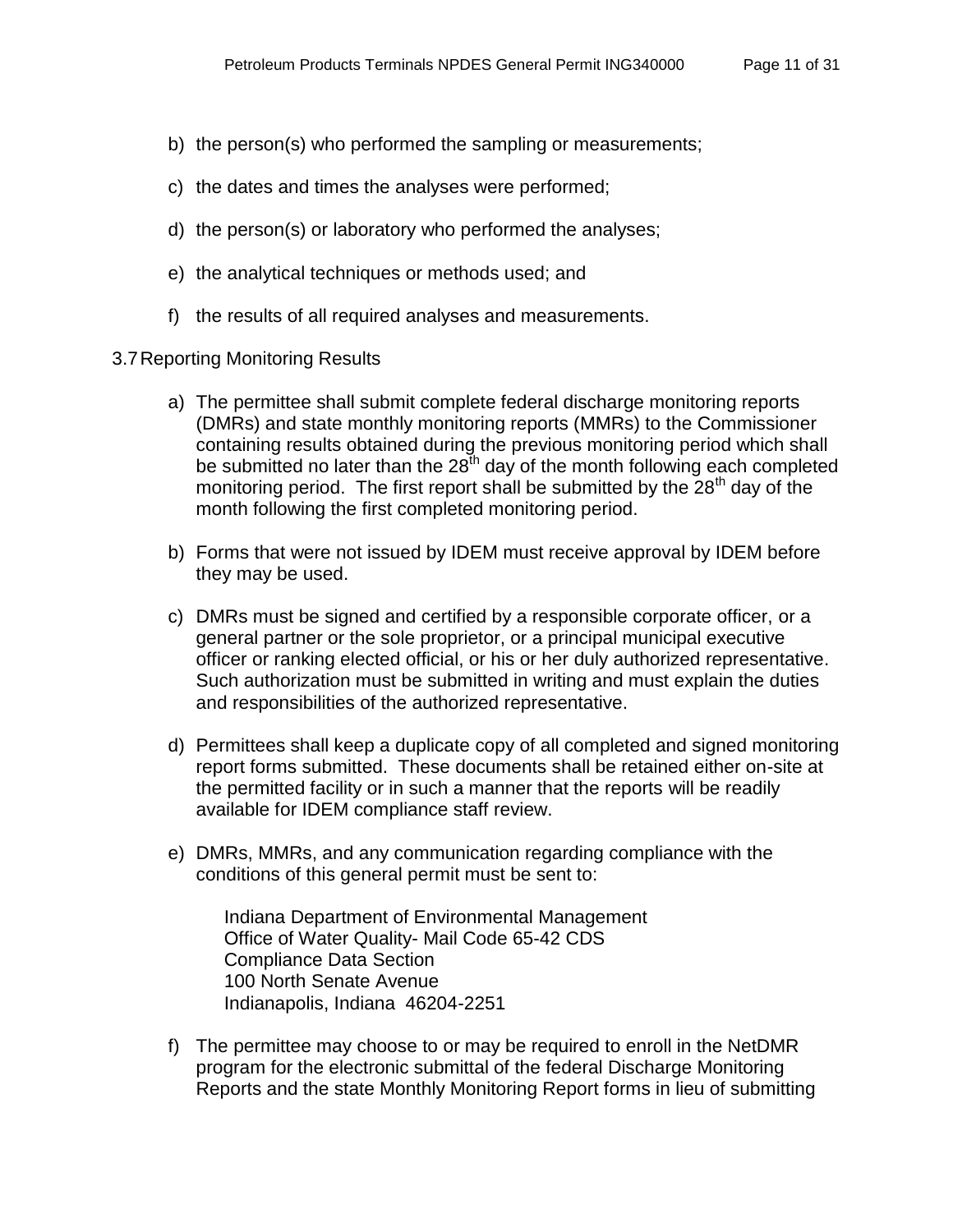them via U.S. Mail. If electronic reporting does become a requirement and the permittee does not have the ability to submit reports electronically, the permittee may request an exemption from the requirement which shall include the justification of the inability to utilize an electronic filing system

The Regional Administrator of U.S. EPA may request the permittee to submit monitoring reports to the U.S. EPA when the U.S. EPA deems it necessary to assure compliance with the permit.

## <span id="page-11-0"></span>3.8Reporting Effluent Data on the Federal Discharge Monitoring Reports

- a) For parameters with monthly average water quality based effluent limitations (WQBELs) below the limit of quantitation (LOQ), daily effluent values that are less than the LOQ shall be assigned a value of zero (0).
- b) For all other parameters for which the monthly average WQBEL is equal to or greater than the LOQ, calculations that require averaging of measurements of daily values (both concentration and mass) shall use an arithmetic mean. When a daily discharge value is below the LOQ, a value of zero (0) shall be used for that value in the calculation to determine the monthly average unless otherwise specified or approved by the Commissioner.
- c) Effluent concentrations less than the limit of detection (LOD) shall be reported on the Discharge Monitoring Report (DMR) forms as < (less than) the value of the LOD. For example, when a substance is not detected at a concentration of 0.1  $\mu$ g/l, report the value as <0.1  $\mu$ g/l.
- d) Effluent concentrations greater than or equal to the LOD and less than the LOQ that are reported on a DMR shall be reported as the actual value and annotated on the DMR to indicate that the value is not quantifiable.

### <span id="page-11-1"></span>3.9Records Retention

All records and information resulting from the monitoring activities required by this permit, including all records of analyses performed and calibration and maintenance of instrumentation and recording from continuous monitoring instrumentation, shall be retained for a minimum of three (3) years. All records shall be kept at the permitted facility or in such a manner that the reports will be readily available for IDEM compliance staff review. The three year retention requirement shall be extended:

a. automatically during the course of any litigation regarding the discharge of pollutants by the permittee or regarding promulgated effluent guidelines applicable to the permittee; or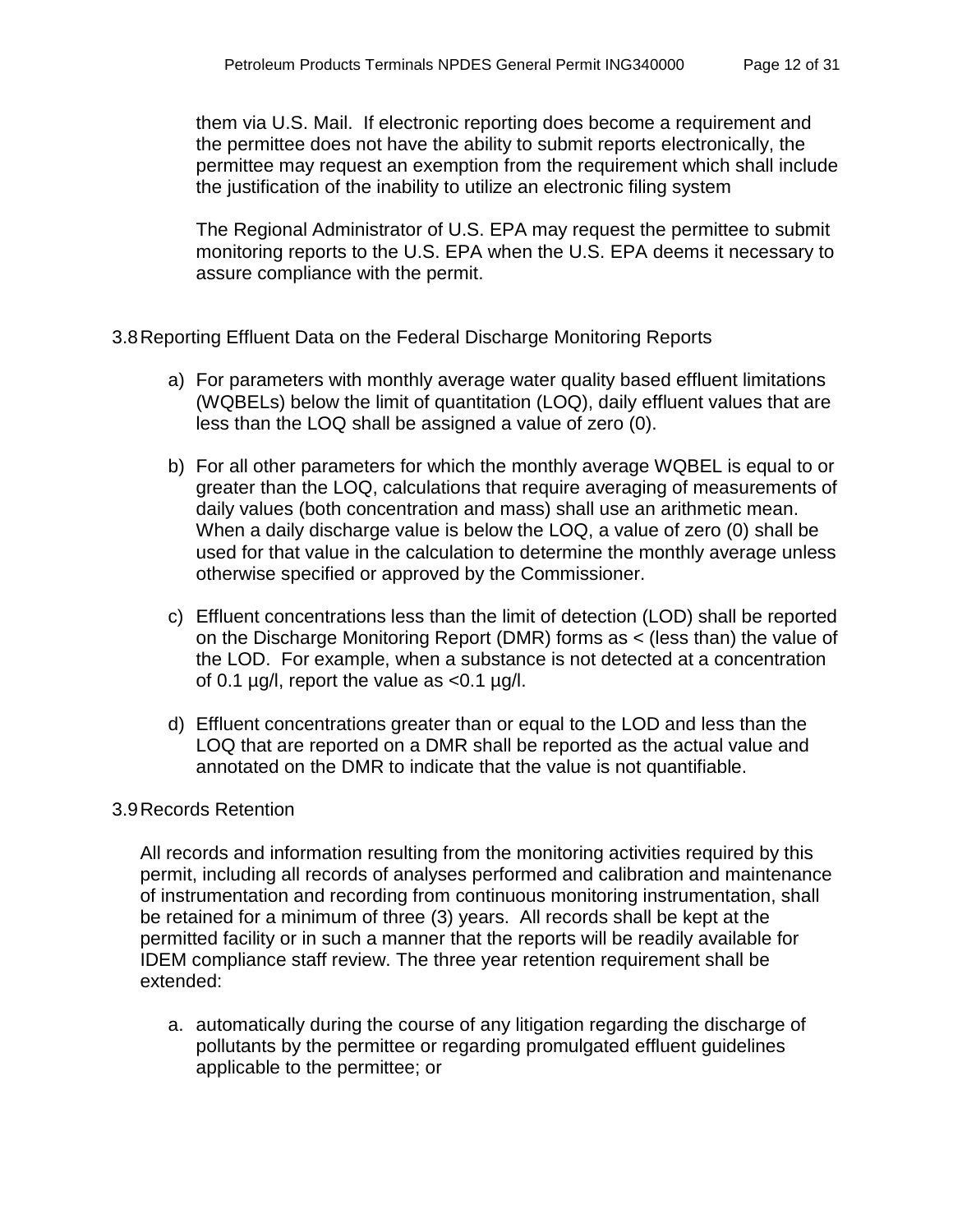b. as requested by the Regional Administrator of U.S. EPA or the Commissioner.

### <span id="page-12-0"></span>3.10 Reopening Clause

This general permit may be modified, or alternately, revoked and reissued, after public notice and opportunity for hearing to include any applicable effluent limitation or standard issued or approved under  $301(b)(2)(C)$ ,  $(D)$  and  $(E)$ ,  $304(b)(2)$ , and 307(a)(2) of the Clean Water Act, when the effluent limitation or standard so issued or approved:

a) contains different conditions or is otherwise more stringent than any effluent limitation in the permit; or

b) controls any pollutant not limited in the permit.

When this general permit is modified or revoked and reissued all persons regulated under it will be notified by IDEM. Those persons notified under this Section shall, within one hundred twenty (120) days of the receipt of notification:

- 1) submit a complete NOI containing the information required under the modified or reissued permit; or
- 2) apply for an individual NPDES permit.; or
- 3) submit a Notice of Termination (NOT) of discharge.

## <span id="page-12-1"></span>**4.0 NOTICE OF INTENT (NOI) REQUIREMENTS**

### <span id="page-12-2"></span>4.1NOI Format

A person seeking coverage under this general permit shall submit the appropriate Notice of Intent (NOI) form for this specific general permit which will be provided by the Commissioner. The NOI form must be signed and certified (as required by 40 CFR 122.22) by a responsible corporate officer, or a general partner or the sole proprietor, or a principal municipal executive officer or ranking elected official, or his or her duly authorized representative. Such authorization must be submitted in writing and must explain the duties and responsibilities of the authorized representative.

The NOI shall be submitted to IDEM according to Section 4.3 of this general permit.

### <span id="page-12-3"></span>4.2Deadlines for NOI Submittal

a) For a new facility, an NOI shall be submitted at least thirty (30) days before any discharge occurs.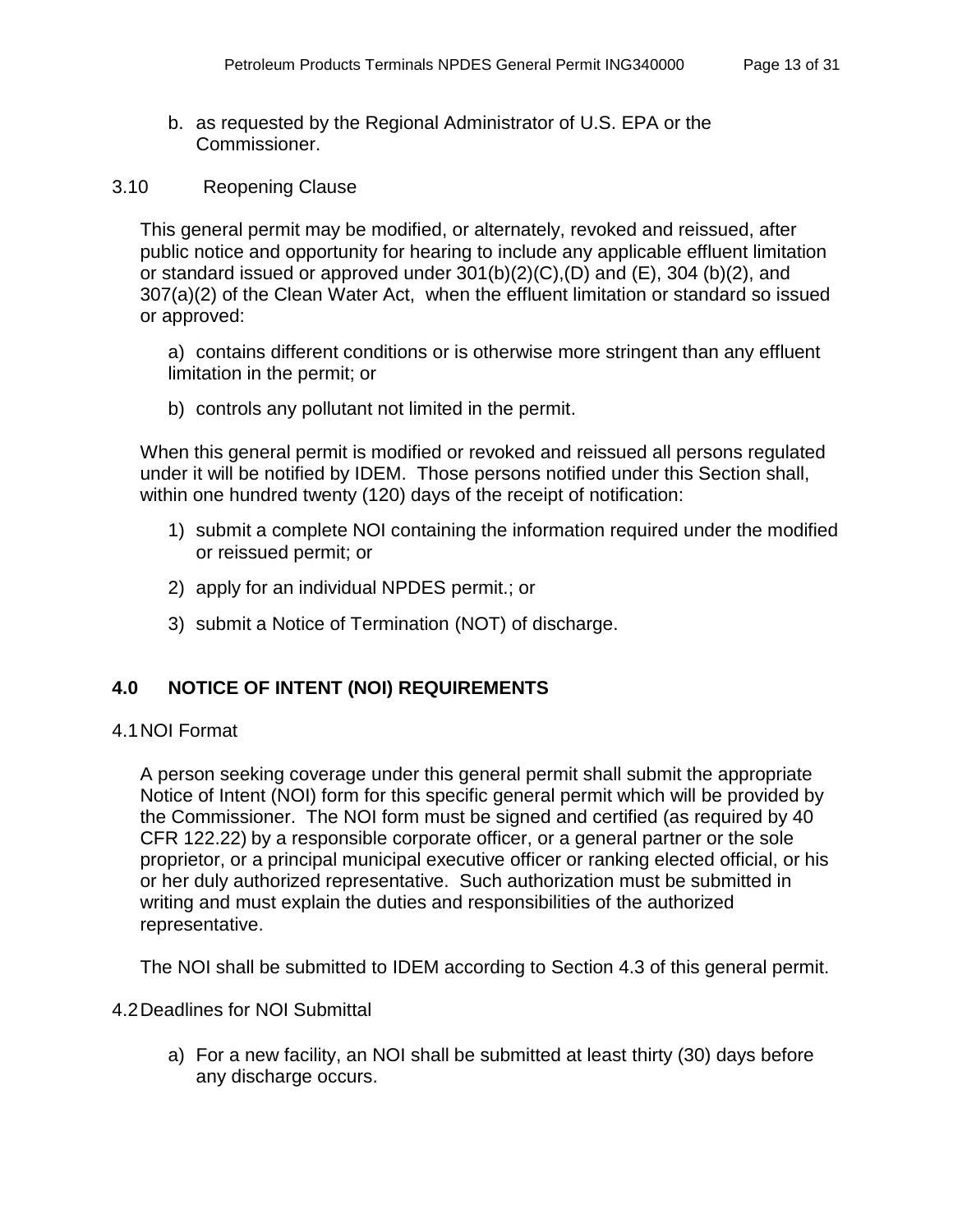- b) For a facility that has existing, effective coverage under the former general permit (327 IAC 15-9), on the effective date of this general permit, the existing coverage shall automatically be extended provided that the permittee takes one of the following actions within ninety (90) days following the date that the Commissioner makes the NOI form available to the permittee.
	- 1) The permittee submits a new NOI in accordance with Section 4.0 of this general permit to affirm it intends to comply with the requirements of this new general permit ;
	- 2) The permittee notifies IDEM in writing of its intent to terminate general permit coverage in accordance with Section 5.0 of this general permit; or
	- 3) The permittee submits an individual NPDES application or modification to IDEM for the existing discharge permitted by the former general permit. In such cases, the general permit coverage will remain in effect until the effective date of coverage under an individual NPDES permit.
- c) For subsequent renewals of general permit coverage under this general permit, an NOI shall be submitted not less than ninety (90) days before the permit expires. If, upon review of the conditions and requirements of the reissued permit, the applicant determines that coverage under said permit is not appropriate for the site, he/she may, within 90 days, withdraw the NOI and submit either an individual application or a Notice of Termination (see section 5.0 of this permit).
- d) In the case of a transfer of ownership an NOI must be submitted not less than thirty (30) days before the transfer. Additional requirements for the transfer of general permit coverage are found in Section 6.2 of this general permit.
- e) The Commissioner may, upon good cause shown in writing by the applicant, extend any of the submission deadline time periods required above.
- <span id="page-13-0"></span>4.3 Submitting the NOI and Processing Fee

The Notice of Intent and all supporting documents and fees shall be submitted according to the following:

> Submit hard copies to this address: Indiana Department of Environmental Management Office of Water Quality, NPDES General Permits 100 N. Senate Ave., IGCN Room 1255 Indianapolis, IN 46204-2251

IDEM continues to develop means of electronic submittals for Notice of Intent and Notice of Termination forms. Upon availability and notification by the Commissioner of an electronic application process, a person may choose to or, may be required to, utilize this process to file the NOI, NOT and other submission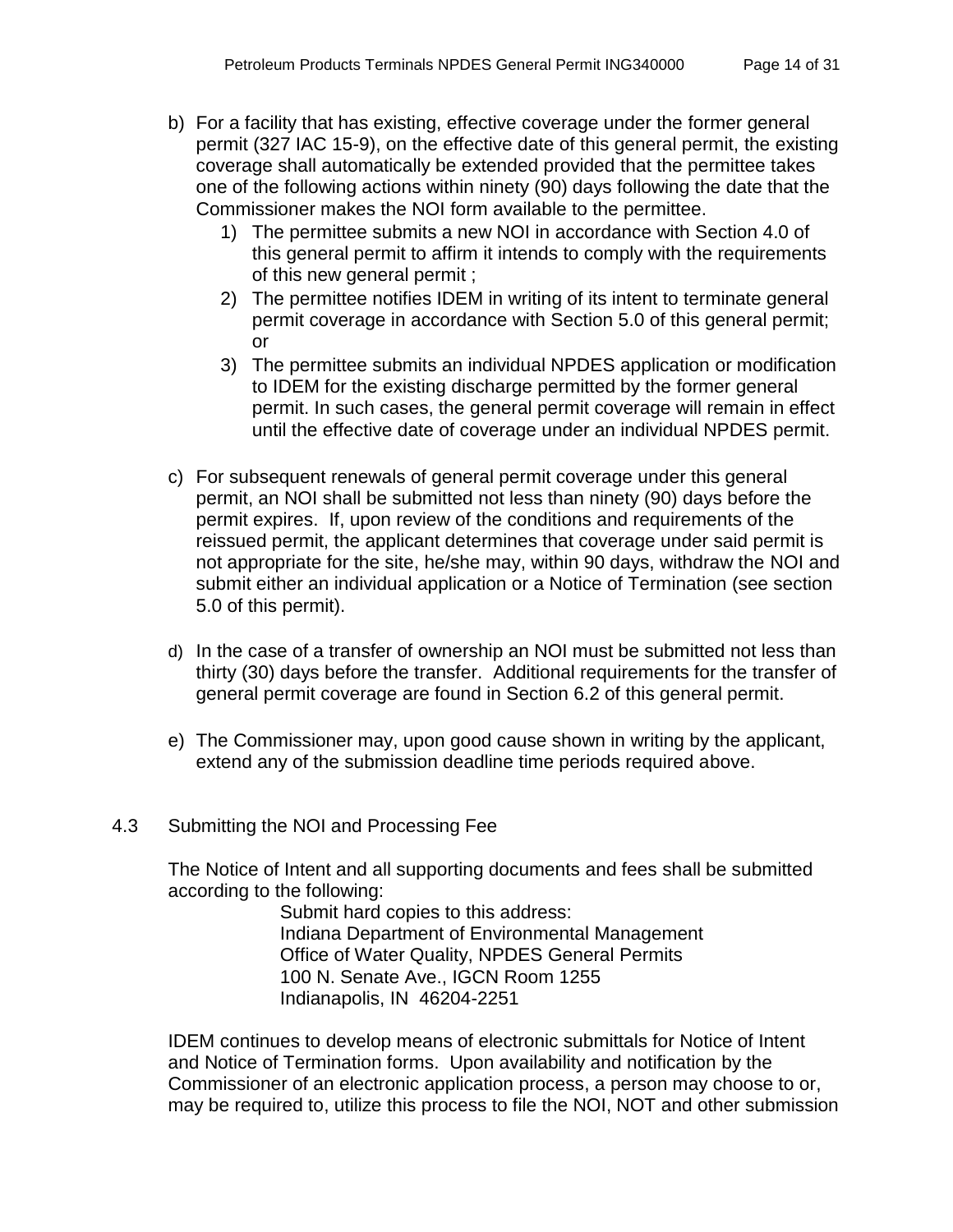requirements. If the electronic application process does become a requirement and the person does not have the ability to submit NOIs or NOTs electronically, the permittee may request an exemption from the requirement which shall include the justification of the inability to utilize an electronic filing system.

### <span id="page-14-0"></span>4.4 NOI Content Requirements

The following information must be included in an NOI:

- a) name of the operator of the site and operator's email and mailing addresses and telephone number;
- b) name of the owner of the site and owner's email and mailing addresses and telephone number;
- c) name, telephone number, and email and mailing addresses of a contact person who is knowledgeable about the site;
- d) name of contact person for submission of monthly monitoring reports and contact's telephone number and email and mailing addresses for submission of monthly monitoring reports;
- e) the location address of the site itself, and the latitudinal and longitudinal coordinates (to the nearest second) of the center of the site;
- f) four digit SIC (Standard Industrial Classification) code that best describes the primary activity conducted at the site;
- g) brief description of the activities conducted at the site that result in the discharge;
- h) estimate of the volume of surface runoff and hydrostatic test water to be discharged, in million gallons per day (mgd);
- i) estimate of the volume of source water, in millions of gallons per day, that will be withdrawn from surface water, well water, and public water supply sources for hydrostatic testing;
- j) latitudinal and longitudinal coordinates of each outfall location that will be discharging wastewater, including outfall numbers;
- k) location of each sampling point;
- l) name of the surface waters receiving each discharge;
- m) characterization of all pollutant parameters known or believed to be present in the proposed discharge of wastewater based on an actual data pilot study, estimates from other engineering studies, data from other similar sites, or best professional estimates;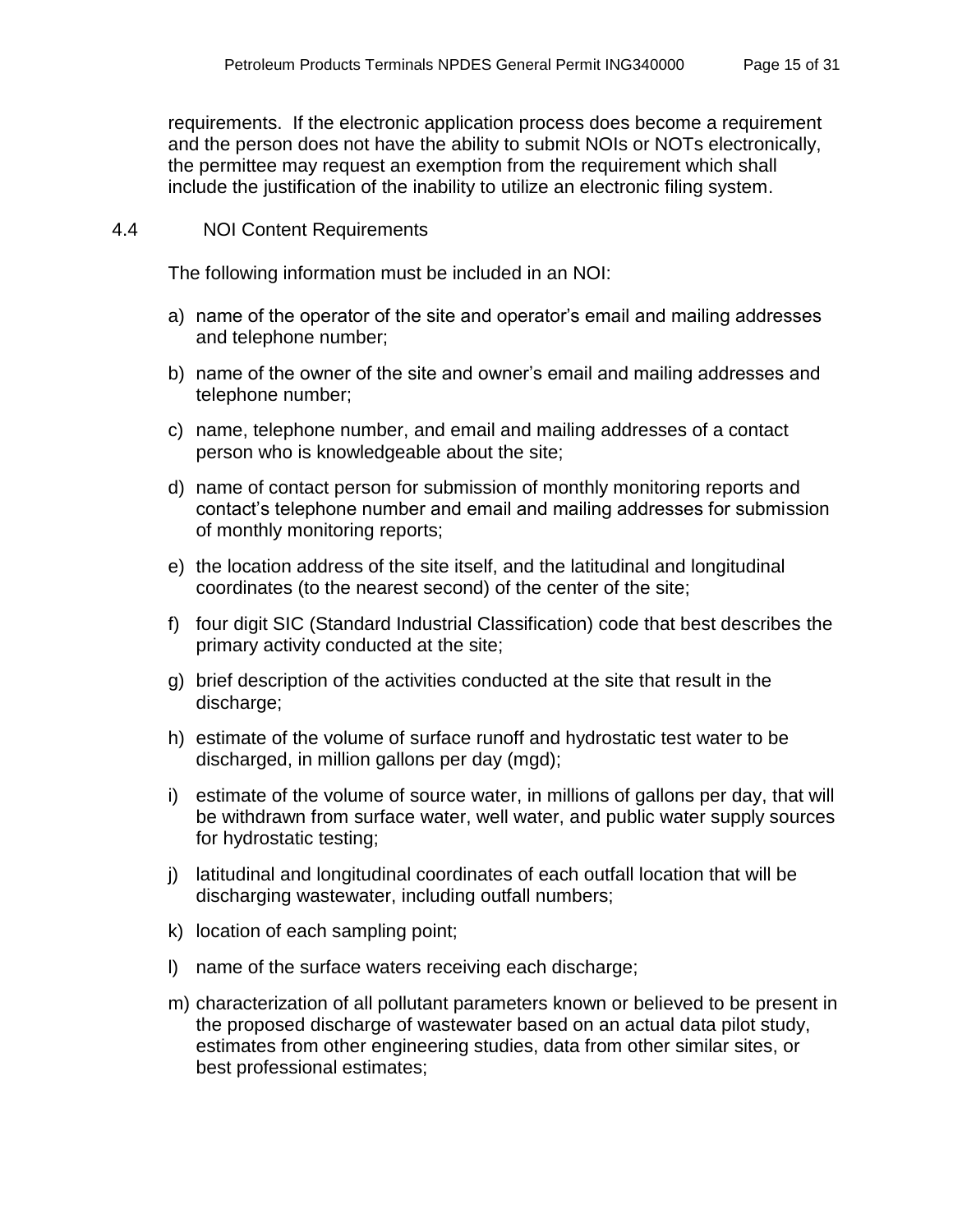- n) facility location map which identifies, via names of at least two intersecting nearby streets and any permanent structures, the location of the site where the activity resulting in the discharge will be conducted; the location where the discharge will occur; and the waters receiving the discharge. The facility map must show boundaries which extend at least a one mile radius beyond the facility property. Multiple maps may be used if the location of the receiving stream is sufficiently distant from the site that too much detail is lost on the site map if only one is used;
- o) flow schematic diagram(s) that shows how wastewater travels through the facility to the point(s) where it is discharged (outfall point);
- p) a completed Potentially Affected Parties form (per IC 4-21.5, and mailing labels with the mail codes (Mail Code 65-42 PS) inserted on the first line of the label for each person listed;
- q) The NOI letter must also contain proof of publication of the following statement in a newspaper of largest circulation in the area of the discharge: (*Supply facility name, address, address of the location of the discharging facility*) "is submitting a Notice of Intent to notify the Indiana Department of Environmental Management of our intent to comply with the requirements under National Pollutant Discharge Elimination System (NPDES) general permit ING340000 to discharge non-process wastewater from a petroleum products terminal. Discharge will be to (*Supply the name(s) of the stream(s) or other water bodies receiving the discharge(s)*".

"Any person wishing further information about the discharge may contact (*supply facility contact person's name and telephone or email information*). The decision to issue coverage under this NPDES general permit for this discharge is appealable as per IC 13-15-6. Any person who wants to be informed of IDEM's decision regarding granting or denying coverage to this facility under this NPDES permit, and who wants to be informed of procedures to appeal the decision, may contact IDEM's offices at [OWQWWPER@idem.IN.gov](mailto:OWQWWPER@idem.IN.gov) to be placed on a mailing list to receive notification of IDEM''s decision."

- r) documentation of IDEM pre-approval for the use of any water treatment additives (WTAs) currently in use or planned to be used to be used with the wastewater discharged from the petroleum products terminal;
- s) required permit application fee as per IC 13-18-20-12;
- t) certification statement signed by the authorized signatory as set forth in 40 CFR 122.22.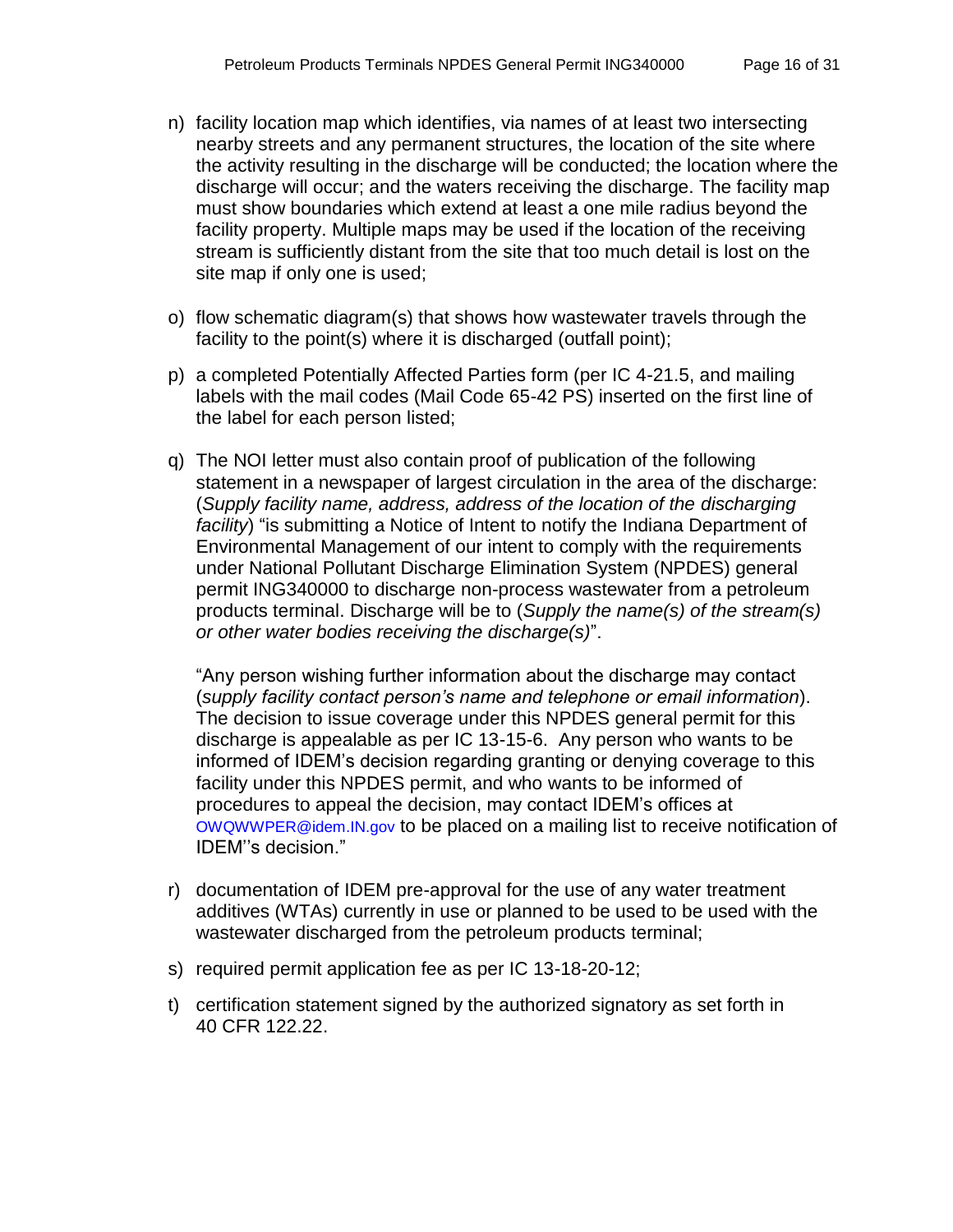## <span id="page-16-0"></span>**5.0 REQUESTING TERMINATION OF COVERAGE**

A permittee may request termination of coverage under this general permit when discharges of petroleum products terminals wastewater to surface waters of the State have ceased. In order to do so, the permittee shall complete and submit a Notice of Termination (NOT) according to Section 4.3 of this permit.

The permittee will continue to be responsible for submitting all reports required by this permit and for remitting annual permit maintenance fees billed according to Indiana Statute IC 13-18-20 until IDEM approves the NOT.

## <span id="page-16-1"></span>**6.0 ADDITIONAL REQUIREMENTS**

#### <span id="page-16-2"></span>6.1Standard Conditions for General Permits

The following standard permit conditions are incorporated by reference, as applicable to general permits.

| <b>Standard Conditions</b>                          | <b>Federal Regulatory Cite</b> |
|-----------------------------------------------------|--------------------------------|
| Duty to comply<br>a)                                | 40 CFR 122.41(a)               |
| Duty to reapply<br>b)                               | 40 CFR 122.41(b)               |
| Need to halt or reduce activity not a defense<br>C. | 40 CFR 122.41(c)               |
| Duty to mitigate<br>d)                              | 40 CFR 122.41(d)               |
| Proper operation and maintenance<br>e)              | 40 CFR 122.41(e)               |
| <b>Permit actions</b>                               | 40 CFR 122.41(f)               |
| <b>Property rights</b><br>g)                        | 40 CFR 122.41(g)               |
| Duty to provide information<br>h)                   | 40 CFR 122.41(h)               |
| Inspection and entry                                | 40 CFR 122.41(i)               |
| Monitoring and records                              | 40 CFR 122.41(i)               |
| Signatory requirements<br>k)                        | 40 CFR 122.41(k)               |
| <b>Reporting requirements</b>                       | 40 CFR 122.41(I)               |
| Bypass reporting<br>m)                              | 40 CFR 122.41(m)               |
| <b>Upset reporting</b><br>n)                        | 40 CFR 122.41(n)               |
| Additional reporting requirement for existing<br>O) | 40 CFR 122.42(a)               |
| manufacturing, commercial, mining, and              |                                |
| silvicultural dischargers                           |                                |

### 6.2 Water Treatment Additives

In the event that a water treatment additive is deemed necessary for use with the wastewater that is to be discharged under this permit after coverage has been approved, the permittee may still apply for and receive approval to use the new additive. The approval must be obtained prior to its use.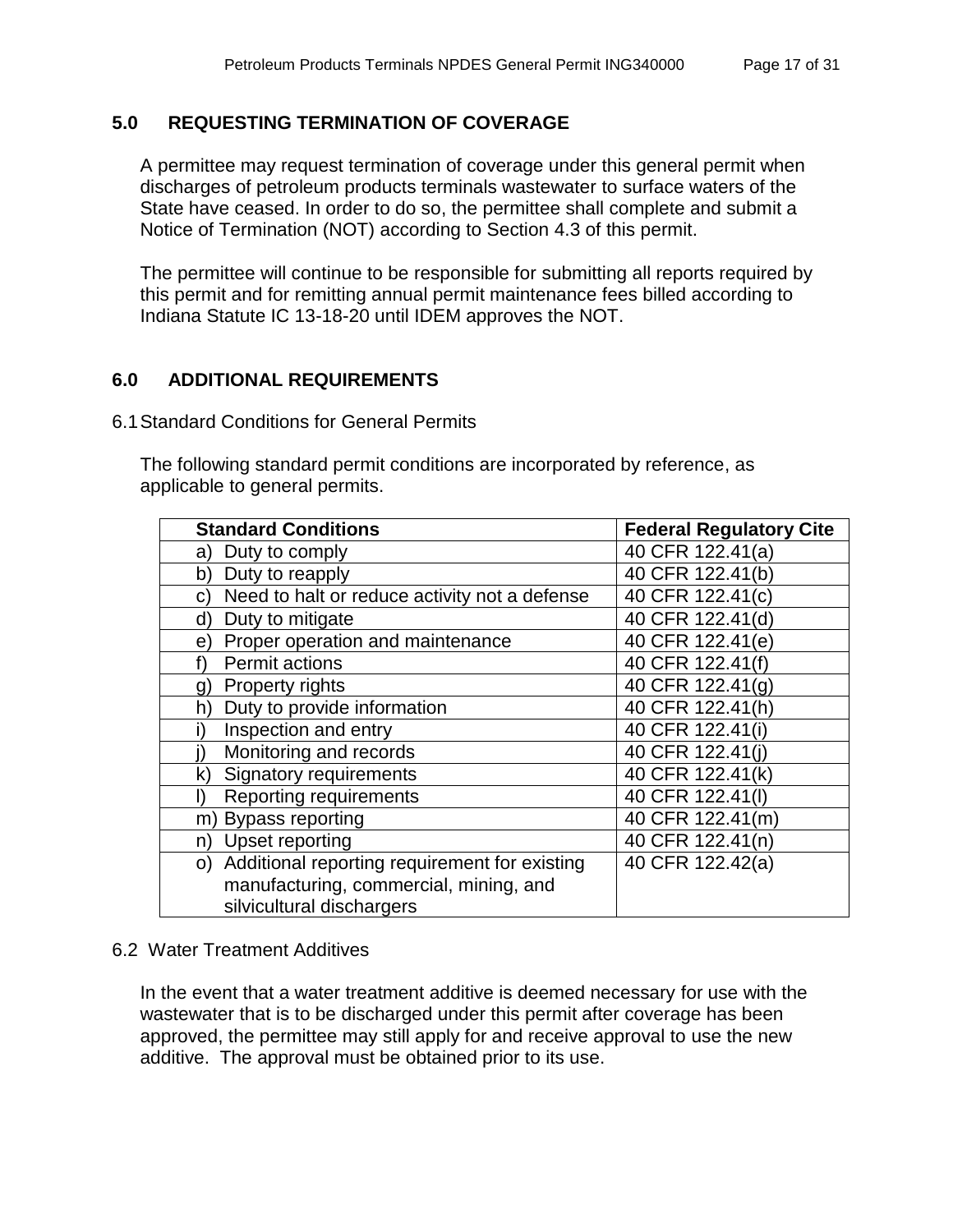<span id="page-17-0"></span>6.3Change of Ownership/Transfer

Coverage under this permit may be transferred in the event that the facility is sold or transferred to a new owner or operator when the following occurs:

- a) the current permittee notifies IDEM at least thirty (30) days in advance of the proposed transfer date.
- b) a written agreement containing a specific date of transfer of permit responsibility and coverage between the current permittee and the transferee (including acknowledgment that the existing permittee is liable for violations up to that date, and the transferee is liable for violations from that date on) is submitted to IDEM.
- c) The transferee certifies in writing to IDEM the intent to operate the facility without making such material and substantial alterations or additions to the facility as would significantly change the nature or quantities of pollutants discharged.
- d) In addition to the submittal of the written agreement for transfer the new owner or operator must also submit a new NOI in accordance with the provisions of Section 4.0 of this permit.
- <span id="page-17-1"></span>6.4Planned Changes in Facility or Discharge

The permittee shall give notice to IDEM no later than thirty (30) days prior to the initiation of any physical alterations or additions to the permitted facility that will or may:

- a) result in a discharge from a point previously not identified in the NOI;
- b) result in the facility meeting one of the criteria for determining whether the facility is a new source as defined in 40 CFR 122.29(b);
- c) change the nature or increase the quantity of pollutants discharged. This notification applies to pollutants which are subject either to effluent limitations in the general permit, or to notification requirements under 40 CFR 122.42(a)(1); or
- d) change the amount or frequency of the discharge.

Changes resulting in the addition (item a above) or deletion of a discharge point will necessitate the submission of a new NOI requesting this amendment, along with the appropriate fee in accordance with IC 13-18-20-12.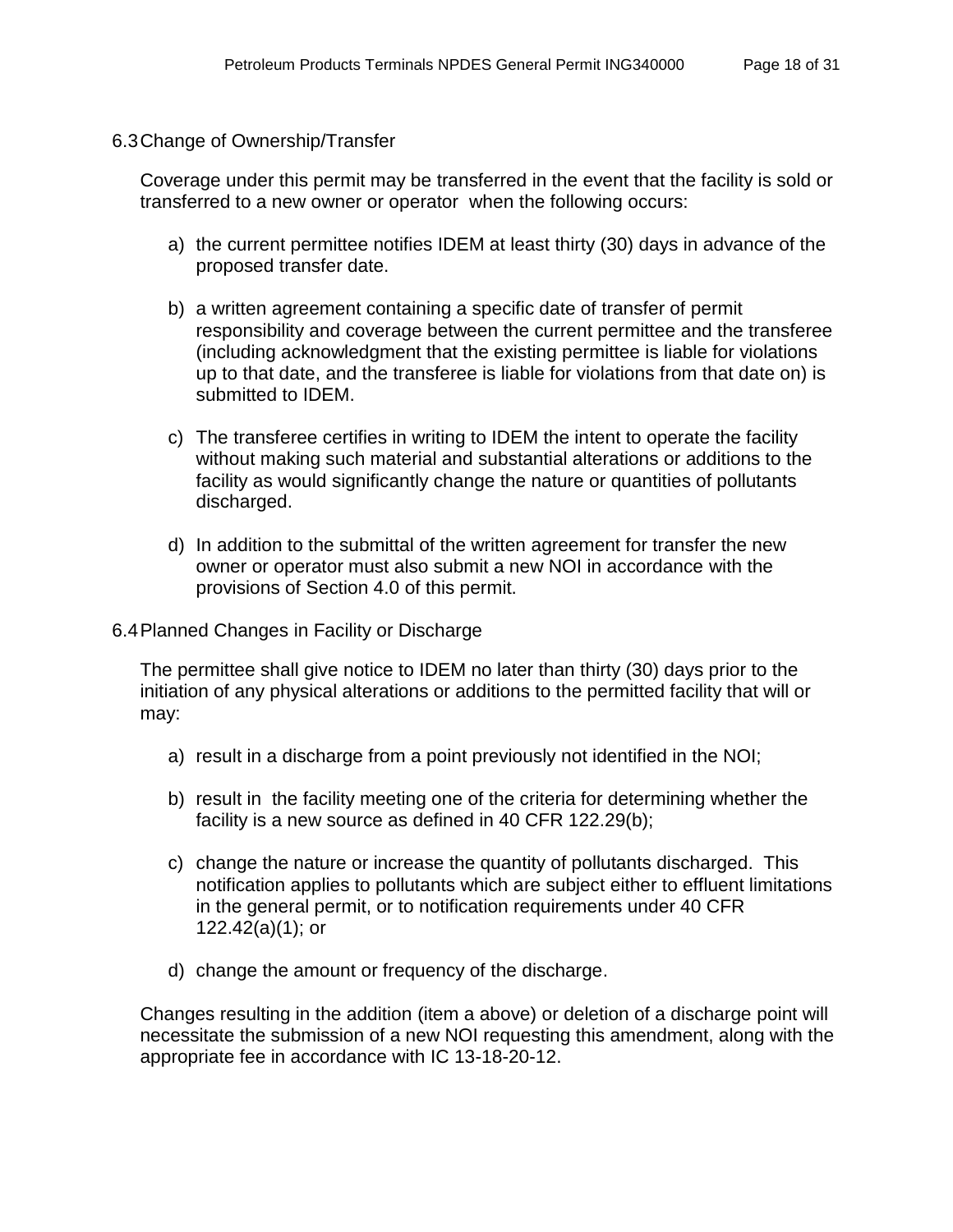#### <span id="page-18-0"></span>6.5 Other Information

When the permittee becomes aware of a failure to submit any relevant facts or the submission of incorrect information in a NOI or in any report, the permittee shall promptly submit such facts or corrected information to the Commissioner.

The permittee shall promptly provide to IDEM written notice of any changes to items listed on the NOI. These would include:

a) any changes in contacts or responsible party;

b) any changes to addresses- mailing address or email address- for any contact or responsible party;

c) any changes to telephone numbers for any contact person or responsible party; or

d) any changes involving the person or position with delegated signature authority for any forms or reports required by this general permit as set forth in Section 6.1(k) of this general permit.

#### <span id="page-18-1"></span>6.5Effect of Noncompliance

All discharges shall be consistent with the terms and conditions of this general permit. Any noncompliance constitutes a violation of applicable State and Federal laws, the Clean Water Act and IC 13 and is grounds for enforcement action, termination of coverage under the permit, requiring an individual permit, and/or denial of permit coverage renewal.

When IDEM or the U.S. EPA determines that the effluent limitations contained in Sections 2.1 or 2.2 of this general permit are not being met consistently, or that the discharge is causing or contributing to an excursion above any applicable water quality standard, the permittee may be notified by the Commissioner in writing that an individual permit application is necessary.

#### <span id="page-18-2"></span>6.6Reporting Spills and Noncompliance

The permittee must monitor for, identify, and report to IDEM any adverse incidents (including spills and leaks) which reach any surface water of the state. When the permittee observes or is otherwise made aware of any permit noncompliance or any adverse incident that may have resulted from a discharge from the permitted facility, the permittee must notify IDEM by telephone at **(888) 233-7745:**

a) immediately for bypasses, adverse incidents or noncompliance which pose a significant danger to human health or the environment, and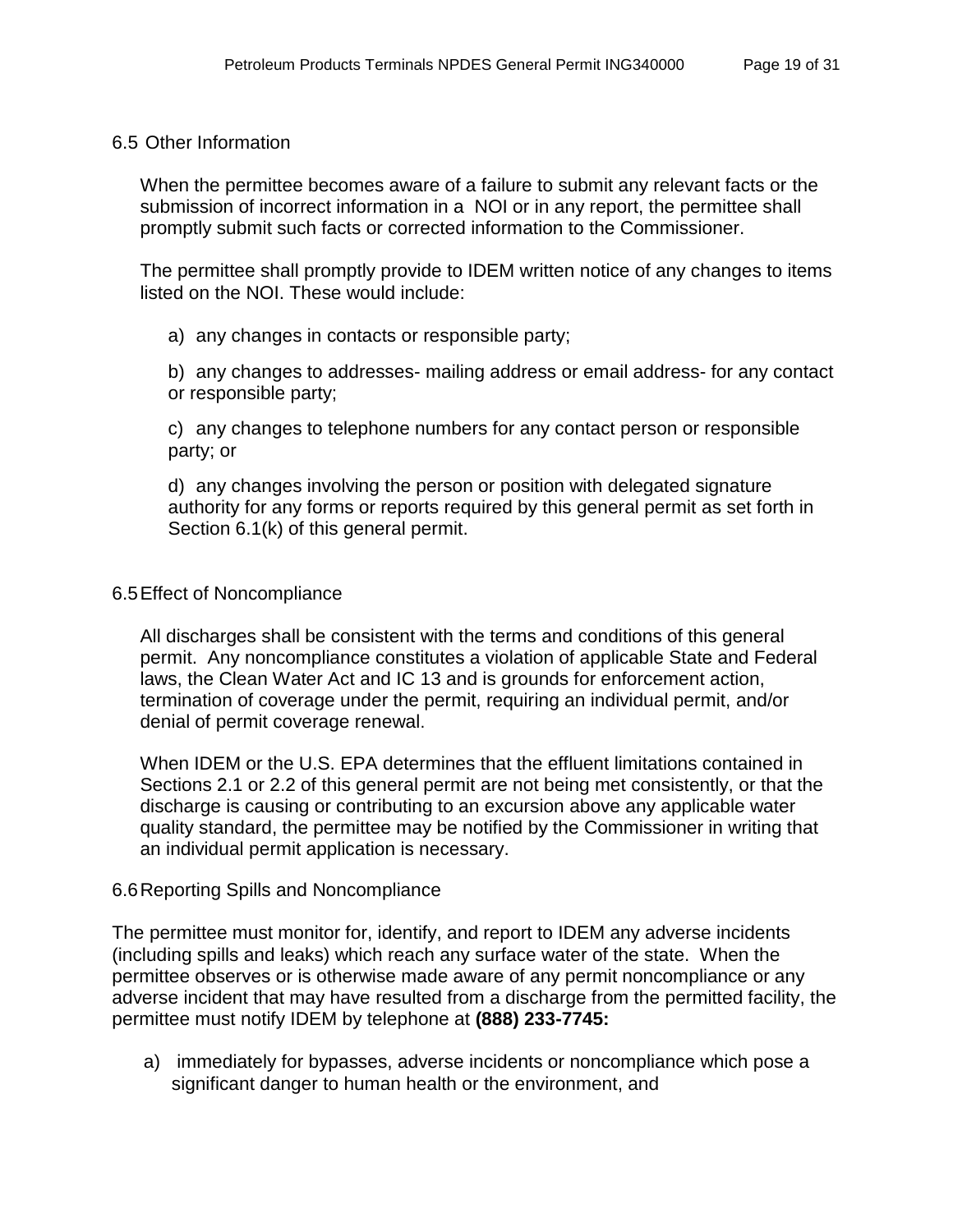b) as soon as possible but within two (2) hours of discovery for any bypasses, adverse incidents, or noncompliance resulting in death or acute injury or illness to animals or humans (see "Spill Response and Reporting Requirements" in 327 IAC 2-6.1).

The permittee shall report any noncompliance and other information that is subject to the reporting requirements of 40 CFR 122.41(l)-(m) and 40 CFR 122.42(a) of this general permit within 24 hours of the person becoming aware of the permit noncompliance if it does not meet either of the conditions listed above. The permittee shall make the oral reports to IDEM by calling (317) 232-8670 during regular business hours or by calling (317) 233-7745 ((888) 233-7745 toll free in Indiana) during non-business hours. Written reports shall be submitted to IDEM within 5 days of the time the permittee becomes aware of the circumstances and may be submitted by U.S. Mail, by hand delivery, or via email. The written submission shall contain a description of the noncompliance and its cause; the period of noncompliance, including exact dates and times, and, if the noncompliance has not been corrected, the anticipated time it is expected to continue; and steps taken or planned to reduce and eliminate the noncompliance and prevent its recurrence. This submission should be sent to:

> Indiana Department of Environmental Management Office of Water Quality- Mail Code 65-42 CDS Compliance Data Section 100 North Senate Avenue Indianapolis, Indiana 46204-2251

Any written reports which are sent to IDEM via email shall be sent to [wwreports@idem.IN.gov.](mailto:wwreports@idem.IN.gov) Any other permit noncompliance that is not subject to the reporting requirements of 40 CFR 122.41(l)-(m), 40 CFR 122.42(a), or 327 IAC 2-6.1 shall be reported at the time of submittal of the applicable Discharge Monitoring Report as referenced in Section 3.7 of this general permit.

## <span id="page-19-0"></span>6.7Certified Operator

The permittee shall have any wastewater treatment facility, when applicable, under the responsible charge of an operator certified by the Commissioner in a classification corresponding to the classification of the wastewater treatment plant as required by IC 13-18-11-11 and 327 IAC 5-22.

### <span id="page-19-1"></span>6.8Individual or Alternative General NPDES Permit

a) IDEM may require a person to obtain an individual NPDES permit or an alternative general permit in accordance with the provisions of 327 IAC 15-2-9 or 40 CFR 122.28(b)(3).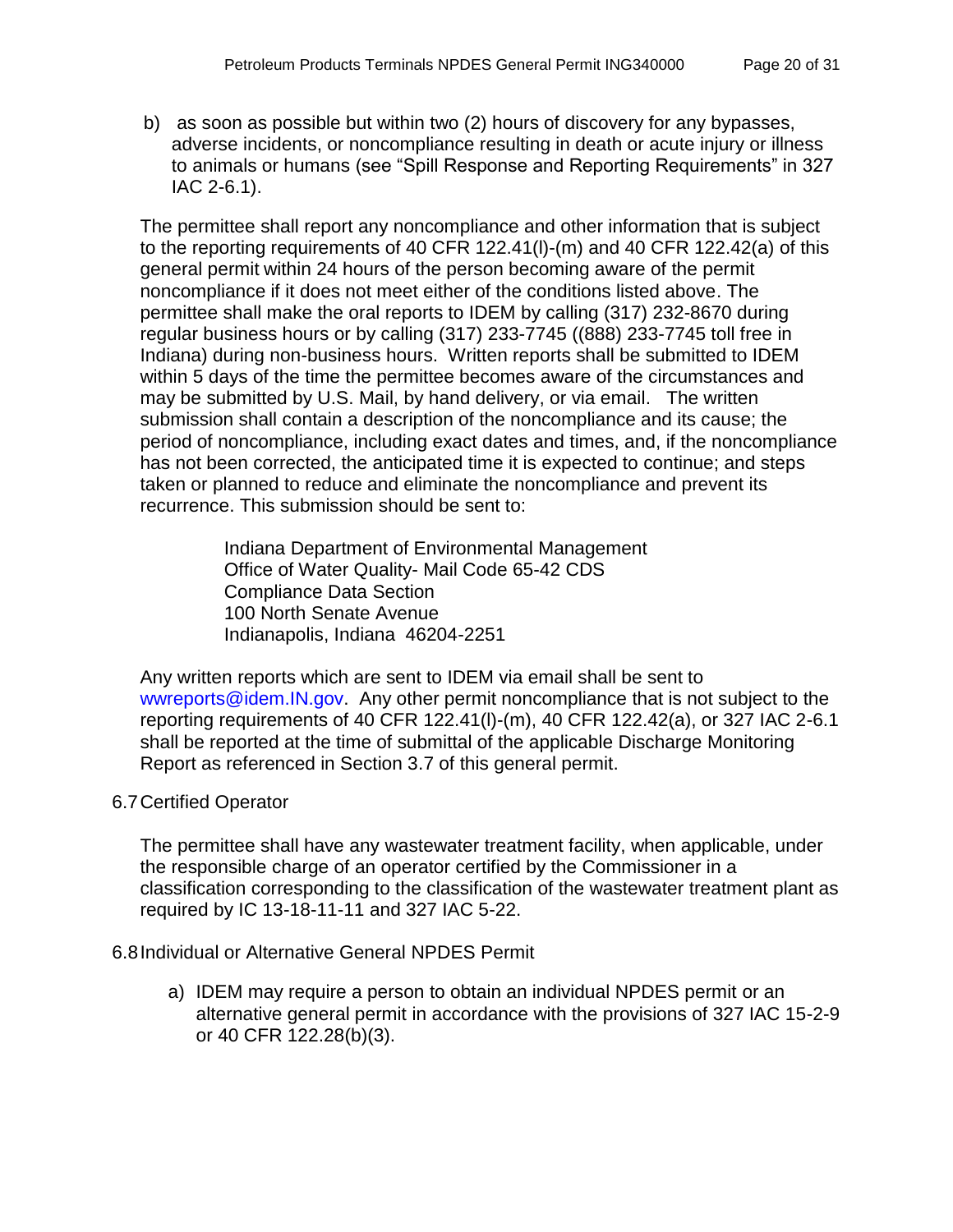b) Any discharger authorized for coverage under this general permit may apply for coverage under an individual NPDES permit by submitting an individual NPDES application or modification to IDEM.

#### <span id="page-20-0"></span>6.9State and Local Laws

Coverage under this permit does not preempt any duty to obtain any other state, or local assent required by law for the discharge or for the construction or operation of the facility from which a discharge is made. Nothing in this permit shall be construed to preclude the institution of any legal action or relieve the permittee from any responsibilities, liabilities, or penalties established pursuant to any applicable state law or regulation or the Clean Water Act, as amended.

### <span id="page-20-1"></span>**7.0 NON-NUMERIC TECHNOLOGY-BASED EFFLUENT LIMITS (BPT/BAT/BCT)**

All storm water control measures, including BMPs, shall be designed and implemented to eliminate or reduce contact or exposure of pollutants to storm water or remove pollutants from storm water prior to discharge from the facility. Design and implement Best Management Practices (BMPs) for all applicable storm water control measures outlined below.

#### <span id="page-20-2"></span>7.1Eliminating and Reducing Exposure

Minimize the exposure of material storage areas (including loading and unloading, storage, disposal, cleaning, maintenance, and fueling operations) to rain, snow, snowmelt, and runoff by either locating these industrial materials and activities inside or protecting them with storm resistant coverings.

### <span id="page-20-3"></span>7.2Good Housekeeping

Exposed areas that may contribute pollutants to storm water shall be kept sufficiently clean to reduce or eliminate contaminated storm water runoff. Typical problem areas include, but are not limited to, vehicle and equipment storage areas, fueling areas, material storage areas, vehicle and equipment cleaning areas, vehicle and equipment maintenance areas trash containers, storage areas, loading docks and vehicle fueling and maintenance areas.

*Fueling Areas.* Minimize contamination of stormwater runoff from fueling areas.

*Material Storage Areas.* Maintain all material storage vessels (e.g., for used oil/oil filters, spent solvents, paint wastes, hydraulic fluids) to prevent contamination of stormwater and plainly label them (e.g., "Used Oil," "Spent Solvents," etc.).

*Vehicle and Equipment Storage Areas.* Minimize the potential for stormwater exposure to leaky or leak-prone vehicles/equipment awaiting maintenance.

*Vehicle and Equipment Cleaning Areas.* Minimize contamination of stormwater runoff from all areas used for vehicle/equipment cleaning.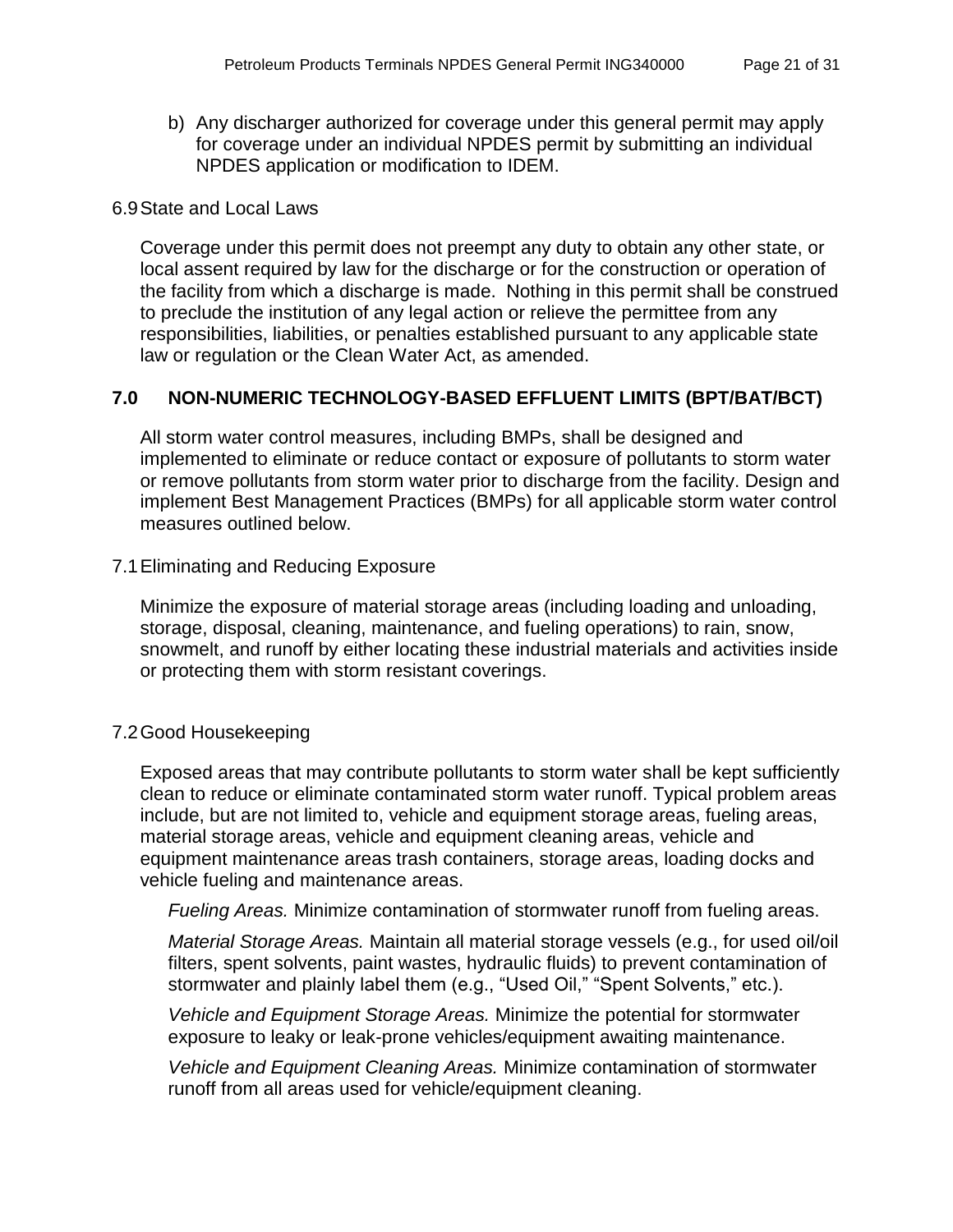*Vehicle and Equipment Maintenance Areas.* Minimize contamination of stormwater runoff from all areas used for vehicle/equipment maintenance.

#### <span id="page-21-0"></span>7.3Maintenance

The permittee shall provide a schedule for inspection and maintenance of storm water management controls, like oil water separators, catch basins etc., as well as a schedule for equipment preventative maintenance to identify conditions that could cause breakdowns or failures that may result in leaks, spills, and other releases to storm water.

#### <span id="page-21-1"></span>7.4 Spill Prevention and Response Requirements

The permittee shall minimize the potential for leaks, spills and other releases that may be exposed to stormwater and develop plans for effective response to such spills if or when they occur. Appropriate material handling procedures, storage requirements, use of equipment such as diversion valves, and procedures for cleaning up spills should be identified. The following areas should be addressed:

*Receiving, Unloading and Storage Areas and Raw Material Storage Areas* include measures to prevent spills & leaks; easy access for spill cleanup; quick and correct identification of materials; and training employees on cleanup and disposal techniques.

*Storage of Equipment* - include procedures for proper cleanup and/or covering of equipment before storing outdoors.

*Cleaners and Rinse Water* - Include measures to control spills, build-up and disbursement of residuals from on-site operations, and use of less toxic cleaners.

*Lubricating Oils and Hydraulic Fluids* – include procedures for using detecting and control devices to reduce, prevent, and contain leaks and overflows.

*Chemical Storage Areas* - include a program to inspect containers, and identify proper containment, disposal and spill controls to prevent storm water contamination.

*Spill Notification* - contact information for individuals and emergency and regulatory agencies that must be notified in the event of a spill. When a spill or discharge of a potentially polluting material occurs, the Permittee shall immediately notify the Indiana Spill Line at (888) 233-7745.

### 7.5 Erosion Prevention and Sediment Control

BMPs must be selected and implemented to limit erosion on areas of the permitted site that, due to topography, land disturbance (e.g. construction, grading, landscaping), activities, soils, cover, materials, or other factors are likely to experience erosion. Identify areas at the facility that implement structural, vegetative,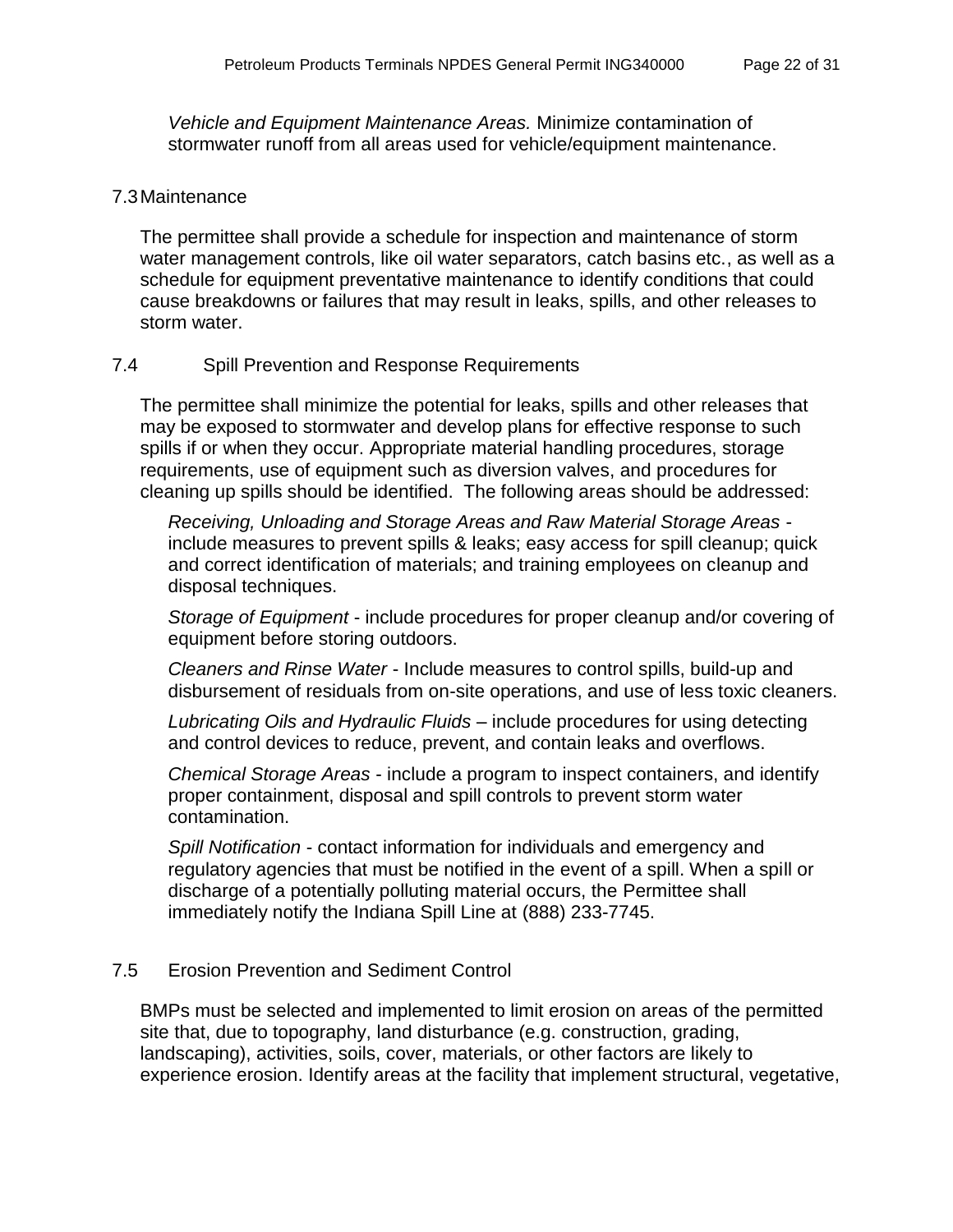and/or stabilization BMPs to prevent or control on-site erosion and reduce sediment loads in storm water discharges.

7.6 Management of Runoff.

Describe all permanent storm water BMPs implemented at the facility to manage runoff, including, but not limited to, the permanent structural BMPs used to divert storm water runoff away from fueling, storage, and disposal areas, and BMPs that treat, infiltrate, reuse, contain, or otherwise reduce pollutants in storm water discharges.

#### 7.7 Eliminate Unauthorized Non-Storm Water Discharges

Identify and document that all unauthorized, non-storm water (dry weather) discharges directed to surface water or groundwater have been evaluated and all discharges not authorized by this permit or a separate NPDES permit have been eliminated. These discharges include any process water discharges not directed to a POTW sanitary sewer and any other discharges not described under this permit.

7.8 Employee Training Program.

The permittee must train all employees who work in areas where industrial materials or activities are exposed to stormwater, or who are responsible for implementing activities necessary to meet the conditions of this permit (e.g., inspectors, maintenance personnel), including all members of the Pollution Prevention Team. Training must cover both the specific control measures used to achieve the effluent limits in this Part, and monitoring, inspection, planning, reporting, and documentation requirements in other parts of this permit.

The permittee shall train personnel at least once a year and address the following activities, as applicable: used oil and spent solvent management; fueling procedures; general good housekeeping practices; proper painting procedures; and used battery management.

## <span id="page-22-0"></span>**8.0 STORM WATER POLLUTION PREVENTION PLAN (SWP3)**

<span id="page-22-1"></span>8.1SWP3 Plan Development, Submittal, and Implementation Requirements

The permittee shall develop a Storm Water Pollution Prevention Plan (SWP3) that is specific to the industrial activity and site characteristics occurring at the permitted location described in the NOI. The permittee shall fully implement and periodically review, and update as necessary, the provisions of their SWP3, as required under this part, as a condition of this general permit.

The permittee shall develop and implement a SWP3 within six (6) months of IDEM's authorization of the permittee's NOI. The permittee shall submit an SWP3 Completion Certification Form (available on IDEM's website) to IDEM upon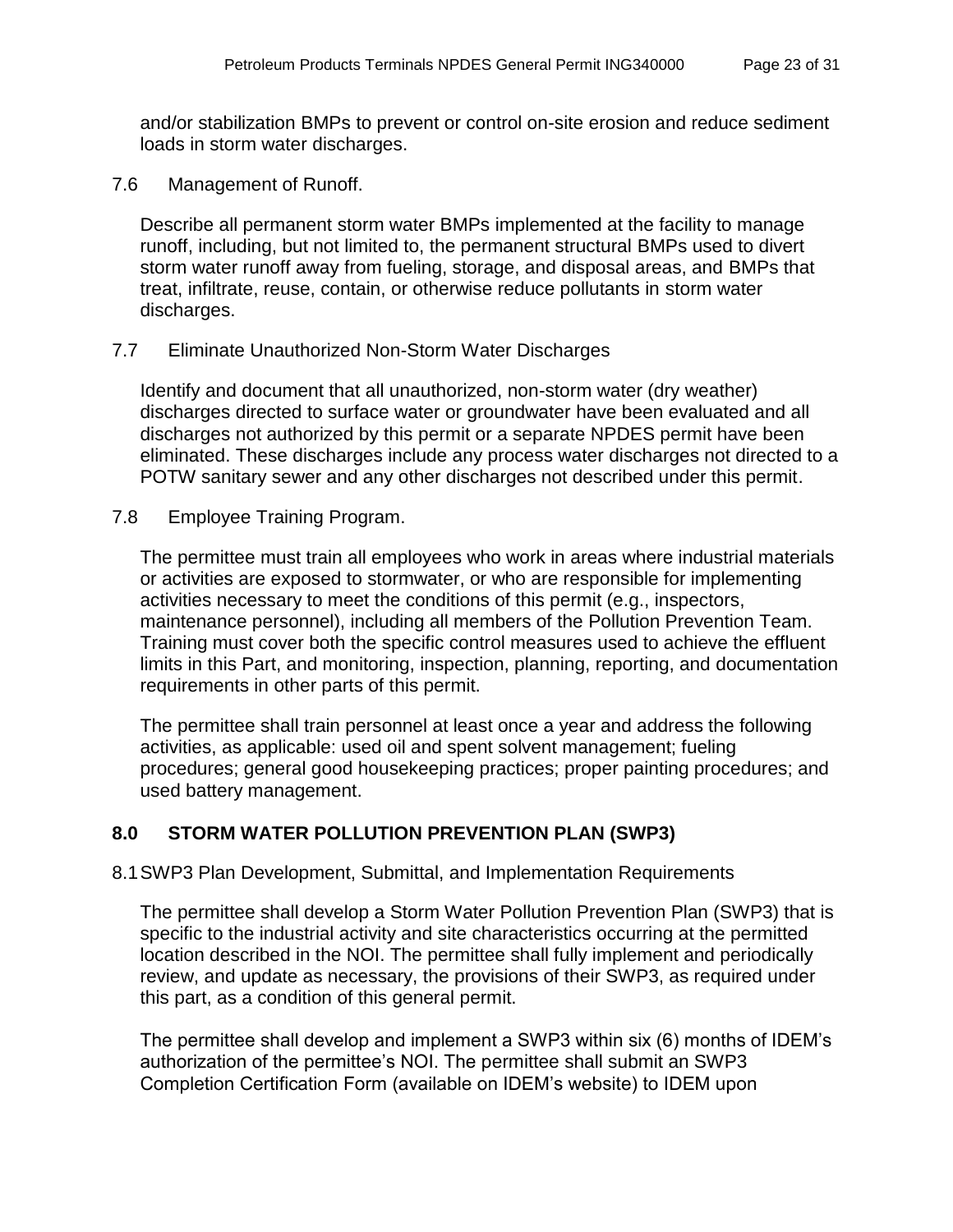completion. The SWP3 is to be retained on site and made available to IDEM upon request.

<span id="page-23-0"></span>8.2SWP3 Purpose and Guidance

The purpose of the SWP3 is to ensure the design, implementation, management, and maintenance of Best Management Practices (BMPs) in order to reduce the amount of pollutants in storm water discharges associated with the industrial activities at the facility. The SWP3) shall include the type and objective of the BMP used, and a description of how the BMP is evaluated to determine proper function.

As guidance, in developing the SWP3 and selecting BMP's, the permittee may use the concepts and methods described in Environmental Protection Agency (EPA) documents:

EPA 833-B-09-002, entitled *Developing Your Storm Water Pollution Prevention Plan - A Guide for Industrial Operators*, published in February, 2009.

EPA 833-F-06-031, entitle *Industrial Stormwater Fact Sheet Series, Sector P: Petroleum Bulk Oil Stations and Terminals*, published December, 2006.

### <span id="page-23-1"></span>8.3SWP3 Certification and Re-Certification Requirements

An individual knowledgeable in storm water management and control and familiar with the site characteristics of the facility shall develop the SWP3. Due to technical and site specific requirements in developing a SWP3, IDEM highly encourages and recommends that the SWP3 and any amendments be prepared by, or under the supervision of a licensed professional engineer. The SWP3 shall be reviewed by the permittee or their designee for compliance with accepted standards for storm water pollution prevention at least once every five (5) years, during the last year of the permit and when compliance inspections indicate inadequacies.

If IDEM determines the SWP3 to be inadequate, IDEM reserves the right to require the permittee to obtain the services of a qualified consultant to correct any deficiencies in the SWP3.

### <span id="page-23-2"></span>8.4Specific SWP3 Requirements

The SWP3 must contain the following elements:

a) Storm Water Pollution Prevention Team

The SWP3 shall identify, by position title, the member or members of the facility organization as members of a Storm Water Pollution Prevention Team who are responsible for developing the SWP3 and assisting the facility or plant manager in its implementation, maintenance, and revision. The plan shall clearly identify the responsibilities of each storm water pollution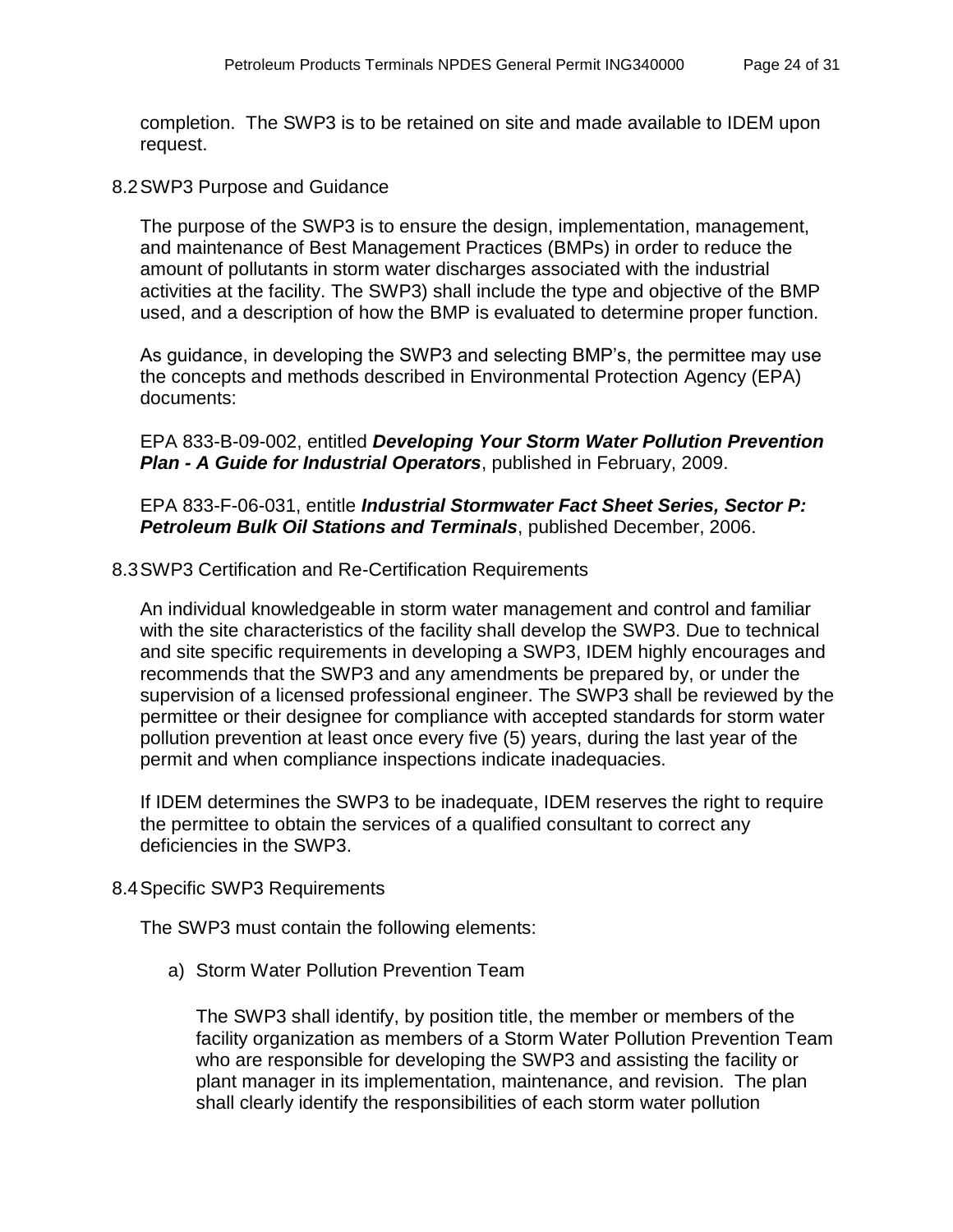prevention team member. Each member of the storm water pollution prevention team must have ready access to either an electronic or paper copy of applicable portions of this permit and the SWP3.

- b) Facility Description, General Location Map, and Site Map
	- (1) Facility Description:

The plan shall include a narrative description of the industrial activities conducted at the facility, the total size of the facility property in acres and a calculation of the facility acreage that has industrial activity and/or significant materials in contact with storm water.

(2) General Location Map:

Location of the facility in relation to surface waters (including the name of the surface water; if the name is not known, indicate that on the map), receiving industrial storm water discharges from the facility.

(3) Site Map:

The site map shall include the following:

- 1) The size of the property in acres.
- 2) Footprint of all buildings and structures.
- 3) Location of all impervious surfaces within the facility property boundaries.
- 4) Directions of storm water flow indicated by arrows.
- 5) Location of all structural control measures.
- 6) Locations of all receiving waters in the immediate vicinity of your facility, indicating if any of the waters are impaired and, if so, whether the waters have TMDLs established for them.
- 7) Locations of all storm water conveyances including ditches, pipes, and swales.
- 8) Locations of potential pollutant sources.
- 9) Locations where significant spills or leaks have occurred.
- 10)Location of all storm water and wastewater monitoring points.
- 11)Locations of storm water inlets and outfalls, with a unique identification code for each outfall (e.g., Outfall No. 1, No. 2, etc), indicating if you are treating one or more outfalls as "substantially identical", and an approximate outline of the areas draining to each outfall.
- 12)Municipal separate storm sewer systems, where your storm water discharges to them.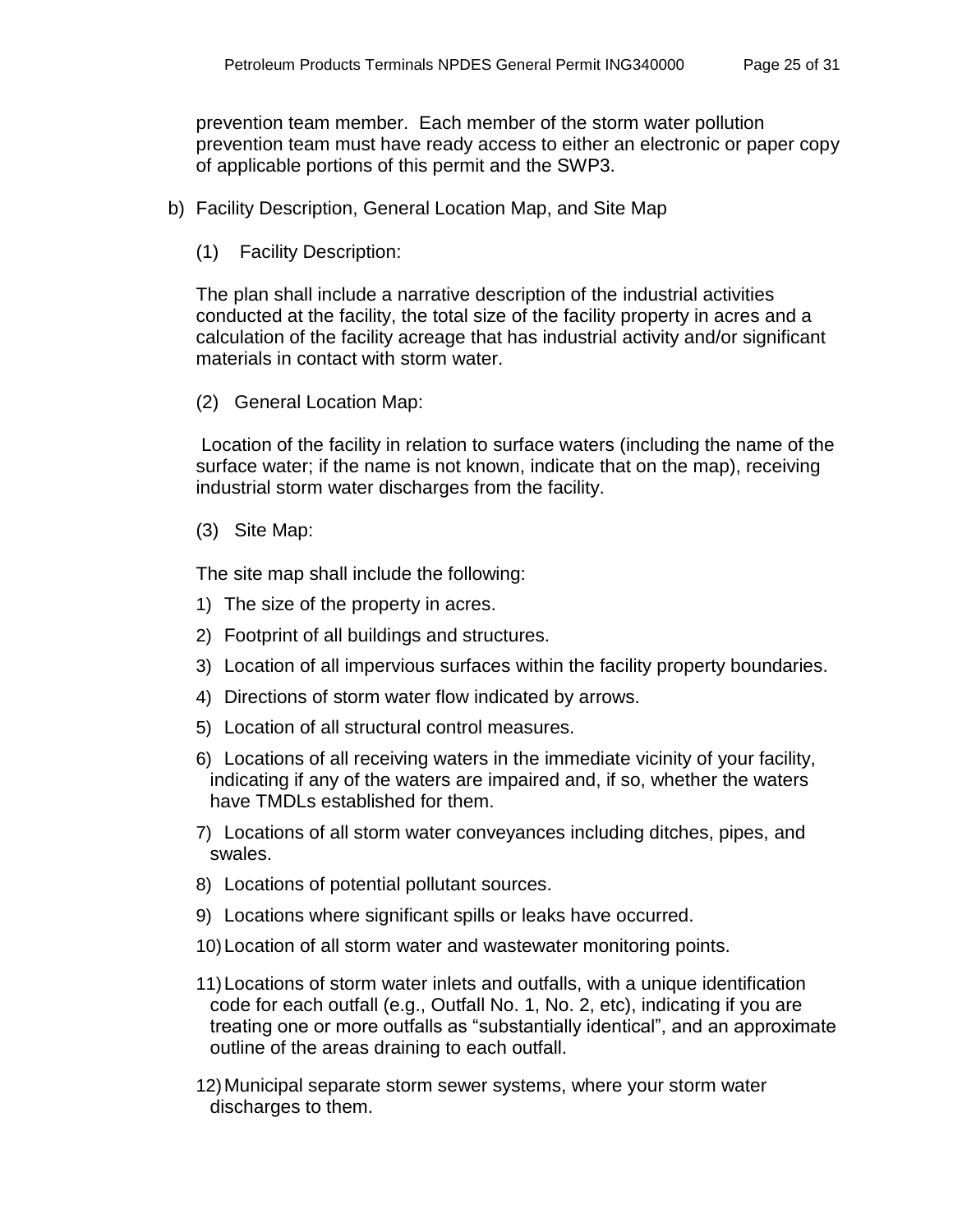- 13)Location and description of any non-storm water discharges.
- 14)Locations of the following activities where such activities are exposed to precipitation:
	- Fueling stations;
	- Vehicle and equipment maintenance and/or cleaning areas;
	- Loading/unloading areas;
	- Locations used for the treatment, storage, or disposal of wastes;
	- Liquid storage tanks;
	- Processing and storage areas;

- Immediate access roads and rail lines used or traveled by carriers of raw materials, manufactured products, waste material, or by-products used or created by the facility;

- Transfer areas for substances in bulk; and
- Machinery

15)Locations and sources of run-on to your site from adjacent property that contains significant quantities of pollutants.

c) Description of Potential Pollutant Sources

The plan shall include an assessment of the areas at your facility where industrial materials or activities are exposed to storm water and identify potential pollutant discharge concerns.

*Industrial materials or activities* include, but are not limited to: material handling equipment or activities; industrial machinery; raw materials; industrial production and processes; fire-fighting exercises; and intermediate products, by-products, final products, and waste products.

*Material handling activities* include, but are not limited to: the storage, loading and unloading, transportation, disposal, or conveyance of any raw material, intermediate product, final product or waste product.

For each area identified, the description must include:

- 1) Activity in the Area. a list of the industrial activities exposed to storm water (e.g., material storage; equipment fueling, maintenance, and cleaning; onsite waste storage or disposal; dirt/gravel parking areas for vehicles awaiting maintenance; illicit plumbing connections between shop floor drains and the stormwater conveyance system(s); and fueling areas).
- 2) Pollutants. a list of the pollutant(s) or pollutant constituents (e.g. oil, sulfuric acid, and cleaning solvents) associated with each identified activity. The pollutant list must include all significant materials that have been handled, treated, stored, or disposed, and that have been exposed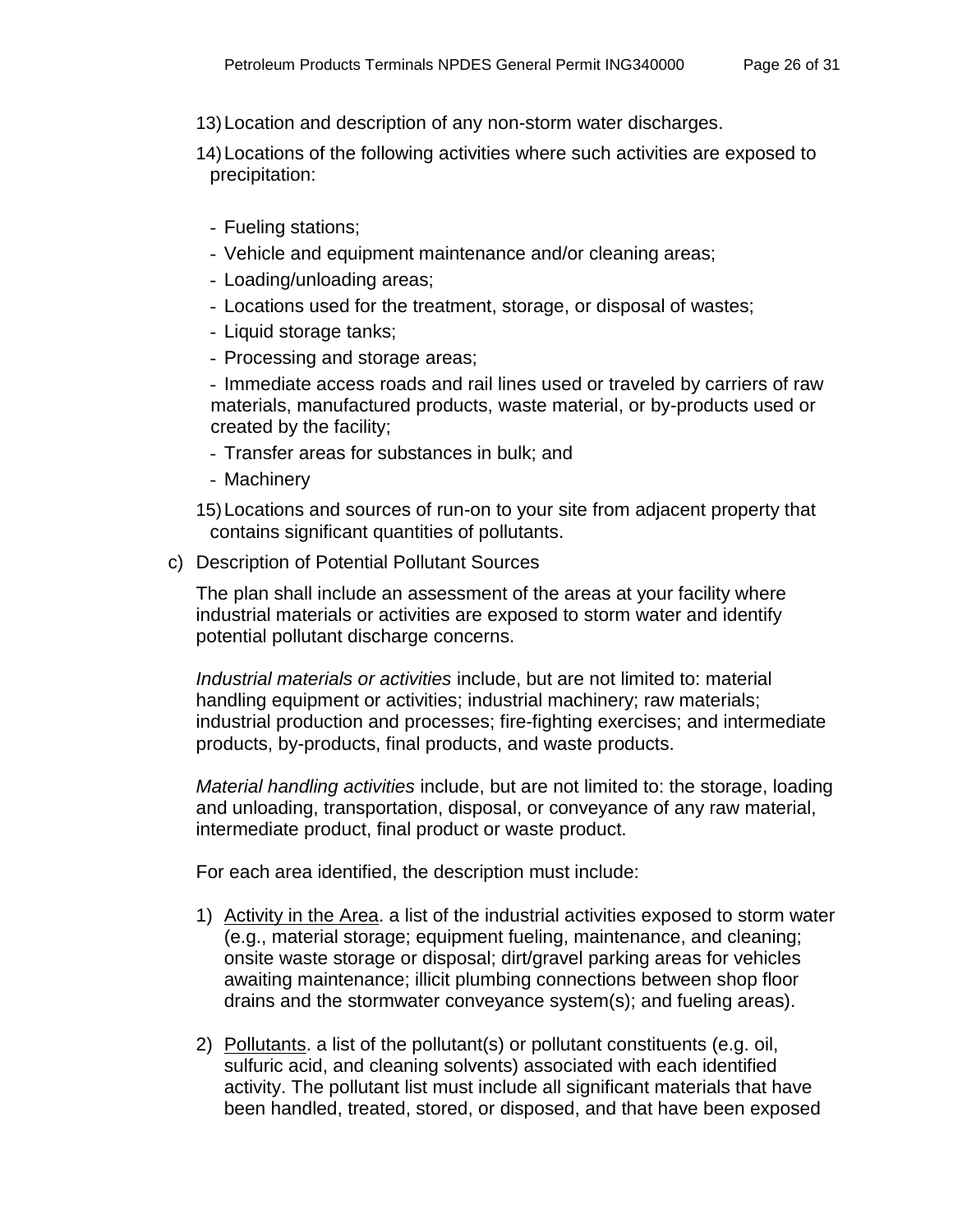to storm water in the 3 years prior to the date you prepare or amend your SWP3.

- 3) Risk Analysis. Where the chemicals or materials have the potential to be exposed to storm water discharges, the descriptions for each identified area must include a risk identification analysis of chemicals or materials stored or used within the area. The analysis must include the following:
	- a. Toxicity data of chemicals or materials used within the area, referencing appropriate material safety data sheet information locations.
	- b. The frequency and typical quantity of listed chemicals or materials to be stored within the area.
	- c. Potential ways in which storm water discharges may be exposed to listed chemicals and materials.
	- d. The likelihood of the listed chemicals and materials to come into contact with storm water.
- 4) Spills and Leaks. Document where potential spills and leaks could occur that could contribute pollutants to storm water discharges, and the corresponding outfall(s) that would be affected by such spills and leaks. You must document all significant spills and leaks of oil or toxic or hazardous pollutants that actually occurred at exposed areas, or that drained to a storm water conveyance, in the 3 years prior to the date you prepare or amend your SWP3.

Note: Significant spills and leaks include, but are not limited to, releases of oil or hazardous substances in excess of quantities that are reportable under CWA Section 311 (see 40 CFR 110.6 and 40 CFR 117.21) or Section 102 of the Comprehensive Environmental Response, Compensation and Liability Act (CERCLA), 42 USC §9602. This permit does not relieve the permittee of the reporting requirements of 40 CFR 110, 40 CFR 117, and 40 CFR 302 relating to spills or other releases of oils or hazardous substances.

- 5) Non-Storm water Discharges. Document that the permitted facility has been evaluated for the presence of non-storm water discharges and that all unauthorized discharges have been eliminated. Documentation of the evaluation must include:
	- The date of any evaluation;
	- A description of the evaluation criteria used;
	- A list of the outfalls or onsite drainage points that were directly observed during the evaluation;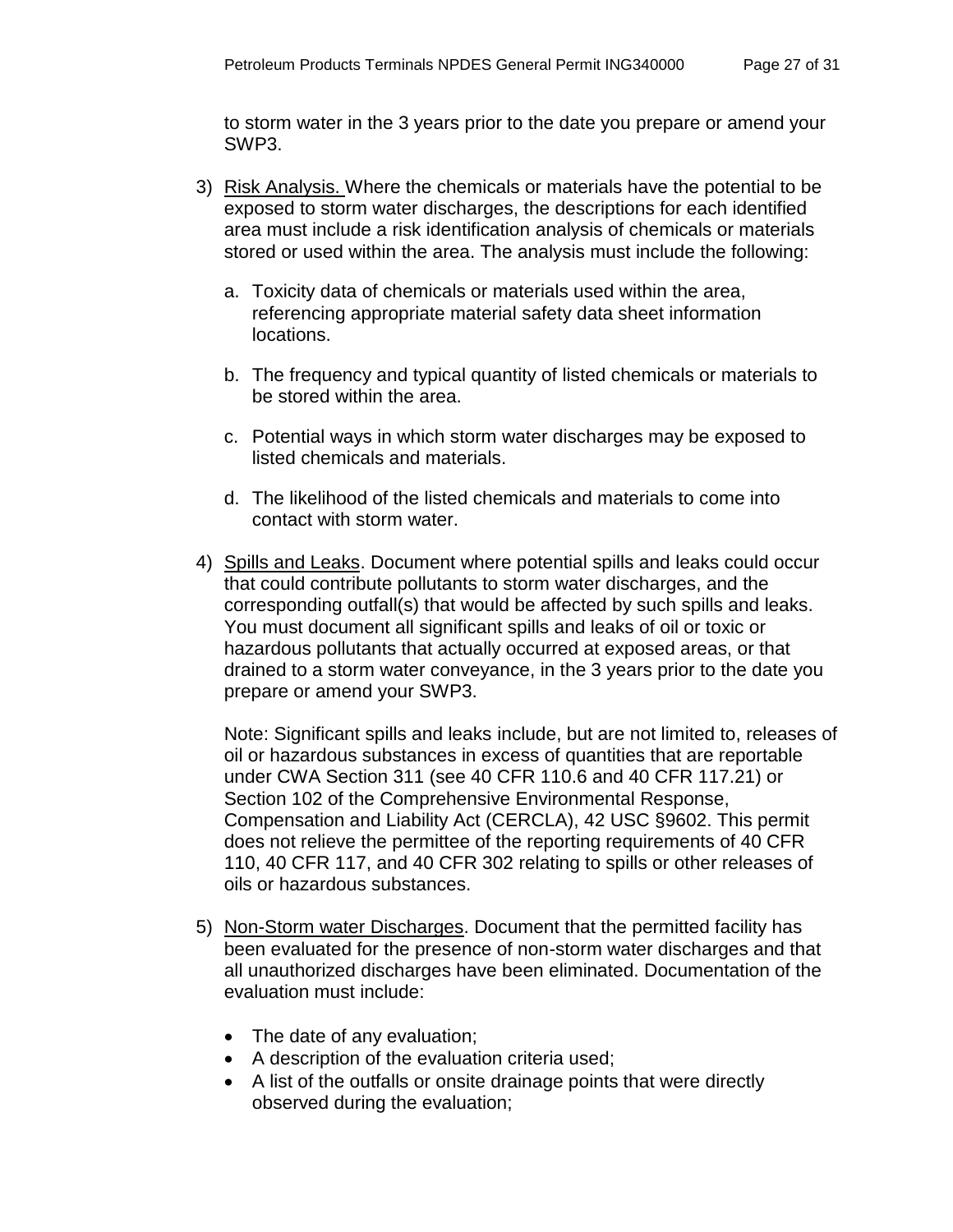- The different types of non-storm water discharge(s) and source locations; and
- The action(s) taken, such as a list of control measures used to eliminate unauthorized discharge(s), if any were identified. For example, a floor drain was sealed, a sink drain was re-routed to sanitary, or an NPDES permit application was submitted for an unauthorized cooling water discharge.
- 6) Salt Storage. Document the location of any storage piles containing salt used for deicing or other commercial or industrial purposes.
- 7) Sampling Data. Summarize all storm water discharge sampling data collected at your facility during the previous permit term. Summarize the data by pollutant, and indicate whether the pollutant parameter exceeded any applicable effluent limit. Where pollutants exceeded the effluent values, identify why that pollutant existed in elevated concentrations, what are the potential sources of that pollutant at your facility, and what potential measures you could use to reduce that pollutant.
- d) Description of Control Measures and Best Management Practices (BMPs) –

The SWP3 shall document all BMPs used to comply with each applicable storm water control measure listed in Sections 7.1 through 7.8 of this general permit. BMPs shall be designed and implemented to address the potential pollutants associated with the activities and materials indentified in Section 8.4(c) of this general permit.

- e) Schedules and Procedures The SWP3 shall document the following schedules and procedures pertaining to control measures, monitoring, and inspections.
	- 1. Control Measures. The following schedules and procedures must be documented in the SWP3:
		- Good Housekeeping A schedule for regular pickup and disposal of waste materials, along with routine inspections for leaks and conditions of drums, tanks and containers;
		- Maintenance Preventative maintenance procedures, including regular inspections, testing, maintenance, and repair of all industrial equipment and systems, and control measures, to avoid situations that may result in leaks, spills, and other releases, and any back-up practices in place should a runoff event occur while a control measure is off-line;
		- Spill Prevention and Response Procedures Procedures for preventing and responding to spills and leaks. You may reference the existence of other plans for Spill Prevention Control and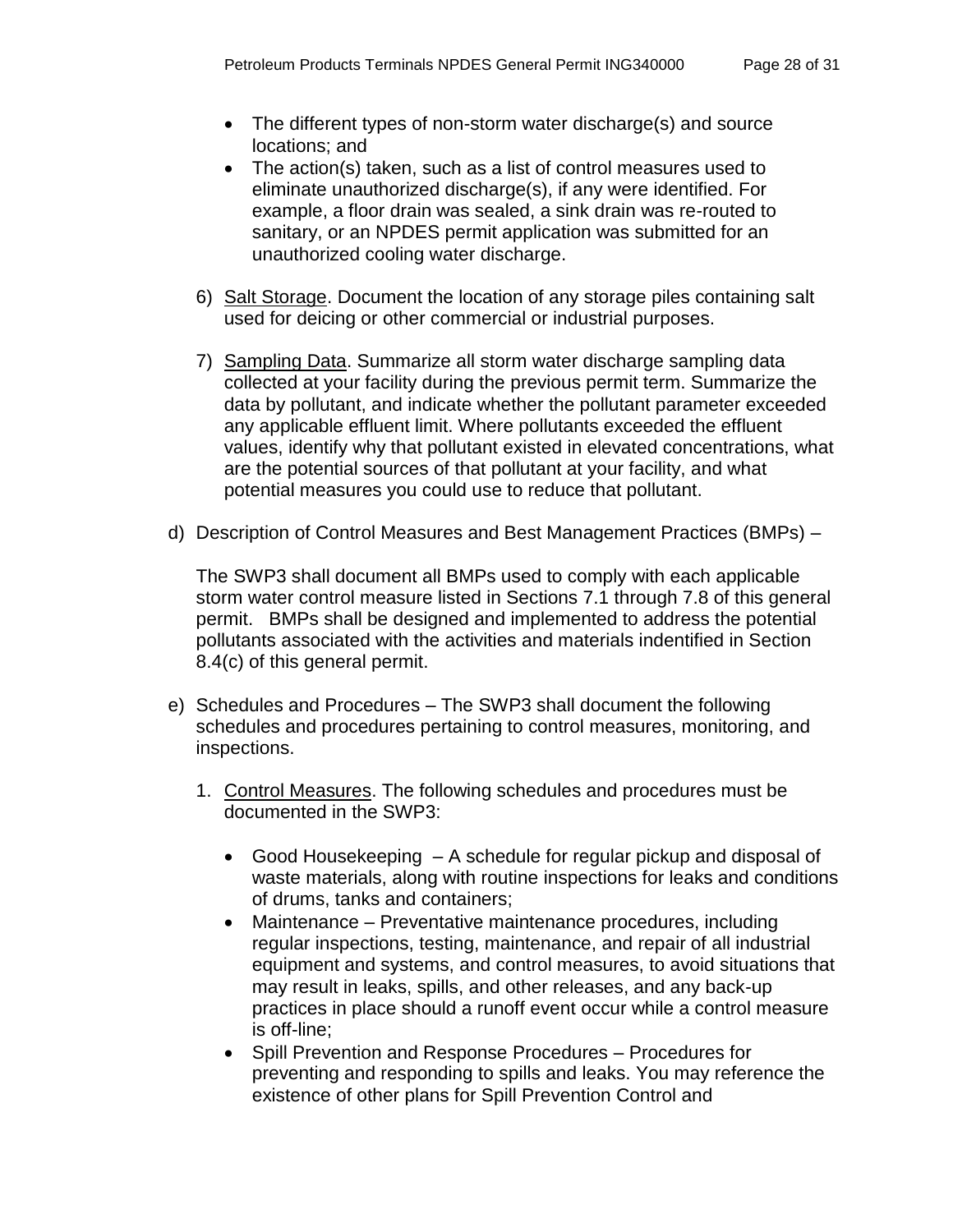Countermeasure (SPCC) developed for the facility under Section 311 of the CWA or BMP programs otherwise required by an NPDES permit for the facility, provided that you keep a copy of that other plan onsite and make it available for review; and

- Employee Training A schedule for all necessary training.
- 2. Monitoring. Document in your SWP3 the schedules and procedures for conducting the analytical monitoring specified by this permit where applicable to your facility's effluent limitations monitoring (see Section 2.0 of this general permit).

For each type of monitoring, the SWP3 must document:

- Locations where samples are collected, including any determination that two or more outfalls are substantially identical;
- Parameters for sampling and the frequency of sampling for each parameter;
- Schedules for monitoring at your facility; and
- Procedures (e.g., responsible staff, logistics, laboratory to be used, etc.) for gathering storm event data.
- 3. Inspections.

The permittee shall document in the SWP3 the schedules and procedures for performing, the following inspections:

Routine facility inspections. Conduct routine facility inspections of all the following areas/activities: storage areas for vehicles/equipment awaiting maintenance, fueling areas, indoor and outdoor vehicle/equipment maintenance areas, material storage areas, vehicle/equipment cleaning areas and loading/unloading areas where activities are exposed to stormwater, and of all stormwater control measures. Routine facility inspections must be conducted at least quarterly (i.e., once each calendar quarter) although in many instances, more frequent inspection (e.g., monthly) may be appropriate for some types of equipment, processes, and control measures or areas of the facility with significant activities and materials exposed to stormwater. Perform these inspections during periods when the facility is in operation. These routine inspections must be performed by qualified personnel with at least one member of your stormwater pollution prevention team participating. At least once each calendar year, the routine facility inspection must be conducted during a period when a stormwater discharge is occurring. At a minimum, your documentation of each routine facility inspection must include:

- The inspection date and time;
- The name(s) and signature(s) of the inspector(s);
- Weather information and a description of any discharges occurring at the time of the inspection;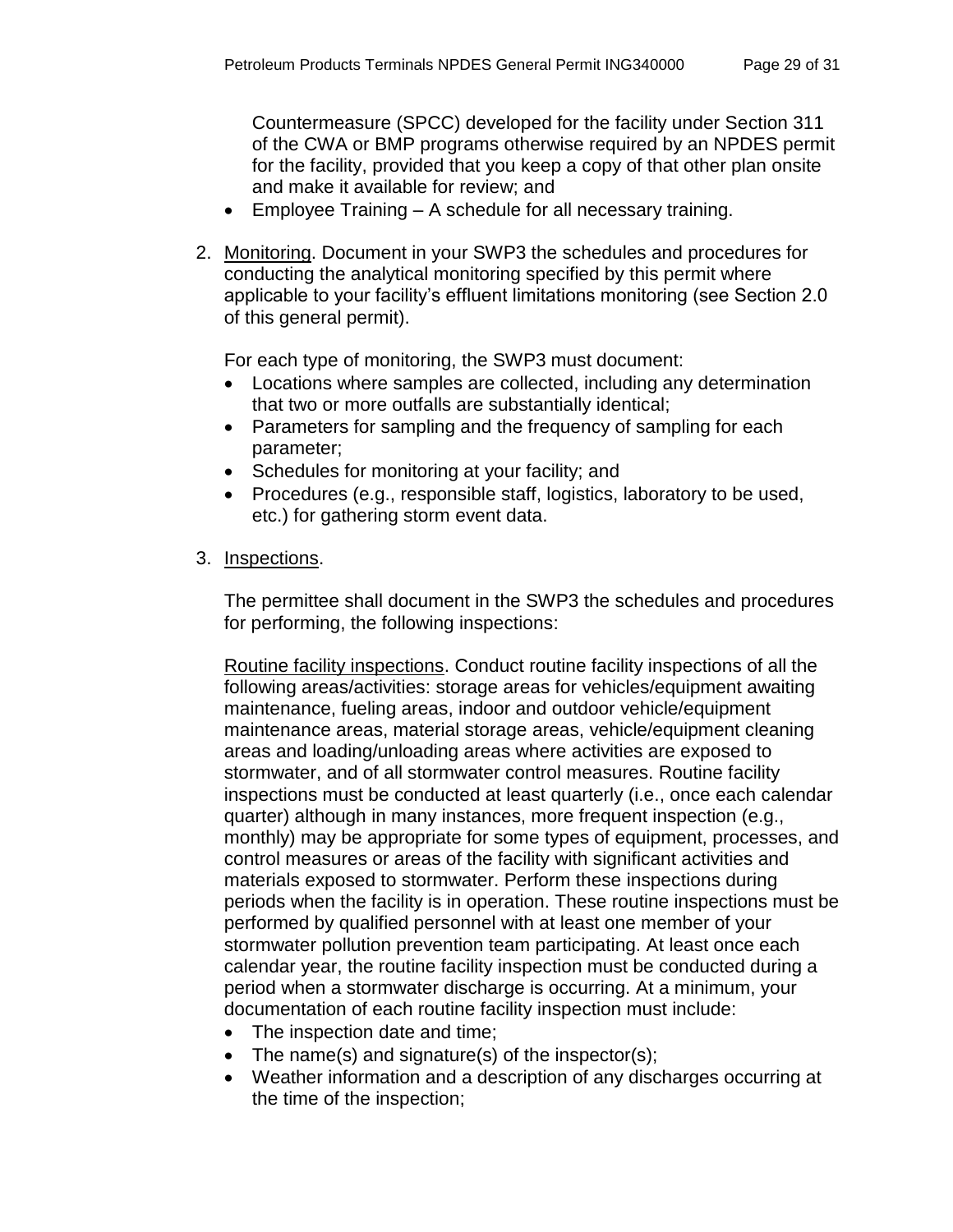- Any previously unidentified discharges of pollutants from the site;
- Any control measures needing maintenance or repairs;
- Any failed control measures that need replacement;
- Any incidents of noncompliance observed; and Any additional control measures needed to comply with the permit requirements.

Quarterly Visual Assessments*.* Once each quarter for the entire permit term, collect a storm water sample from each identified storm water outfall and conduct a visual assessment of each of these samples. These samples should be collected in such a manner that the samples are representative of the storm water discharge. You must visually inspect the sample for the following water quality characteristics: color; odor; clarity; floating solids; settled solids; suspended solids; foam; oil sheen; and other obvious indicators of storm water pollution.

At a minimum, the documentation of the visual assessment must include:

- Sample location(s)
- Sample collection date and time, and visual assessment date and time for each sample;
- Personnel collecting the sample and performing visual assessment, and their signatures;
- Nature of the discharge (i.e., runoff or snowmelt);
- Results of observations of the storm water discharge;
- Probable sources of any observed storm water contamination,
- If applicable, why it was not possible to take samples within the first 30 minutes.

Annual Comprehensive Site Evaluation*.* A comprehensive site compliance evaluation shall be conducted at least once a year. Comprehensive site inspections must be conducted by qualified personnel with at least one member of the storm water pollution prevention team participating in the comprehensive site inspections.

Comprehensive site inspections must cover all areas of the facility identified in the SWP3 as potential pollutant sources (see Section 8.4.3) where industrial materials or activities are exposed to storm water, any areas where control measures are used, and areas where spills and leaks have occurred in the past 3 years. The inspections must also include a review of monitoring data collected. Inspectors must consider the results of the past year's visual and analytical monitoring when planning and conducting inspections. Inspectors must examine the following:

- Industrial materials, residue, or trash that may have or could come into contact with storm water;
- Leaks or spills from industrial equipment, drums, tanks, and other containers;